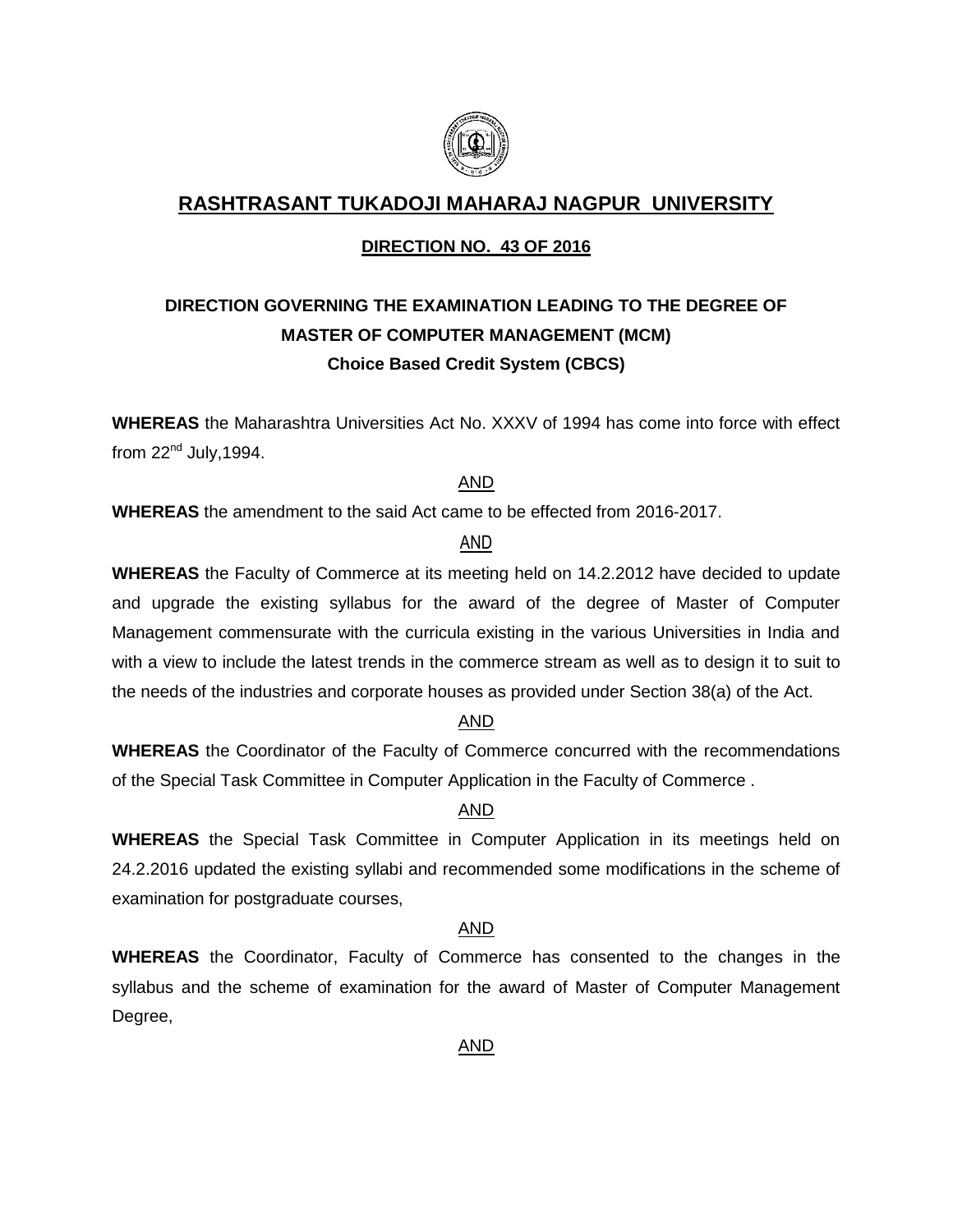**WHEREAS** the Vice-Chancellor, Nagpur University, Nagpur approved the recommendations so made by the Special Task Committee in the Faculty of Commerce duly concurred by the Coordinator, Faculty of Commerce as required under Section 38 (a) of the Act .

#### AND

**WHEREAS** it is expedient to provide and Ordinance for the purpose of prescribing examinations leading to the degree of Master of Computer Management in the Faculty of Commerce and phasic repeal of Ordinance No. 21 of 1994 governing the existing course of Master of Computer Management.

#### AND

**WHEREAS** As per the Advice of the Vice Chancellor, Coordinator, Faculty of Commerce & Coordinator, Special Task Committee (Computer Application) in the meeting held on 4.1.2016 constituted sub-committee for syllabus restructuring of MCM with Semester pattern.

The Sub-committee submitted the Semester Draft Syllabus of MCM in meeting held on 24.2.2016.

Now, therefore, I, Dr. S. P. Kane, Vice-Chancellor, Rashtrasant Tukadoji Maharaj Nagpur University, Nagpur in exercise of the powers vested in me under Section 14(8) of the Maharashtra University Act of 1994 do hereby issue the following direction:

**This direction shall be called "DIRECTION REGARDING EXAMINATIONS LEADING TOTHE MASTER OF COMPUTER MANAGEMENT Choice Based Credit System (CBCS) IN THE FACULTY OF COMMERCE, RASHTRASANT TUKADOJI MAHARAJ NAGPUR UNIVERSITY, NAGPUR".**

1. There shall be FOUR examinations leading to the degree of Master of Computer Management namely:

#### **Part-I**

(1) The Master of Computer Management (MCM) Semester - I Examination,

(2) The Master of Computer Management (MCM) Semester - II Examination,

#### **Part-II**

- (3) The Master of Computer Management (MCM) Semester III Examination,
- (4) The Master of Computer Management (MCM) Semester IV Examination,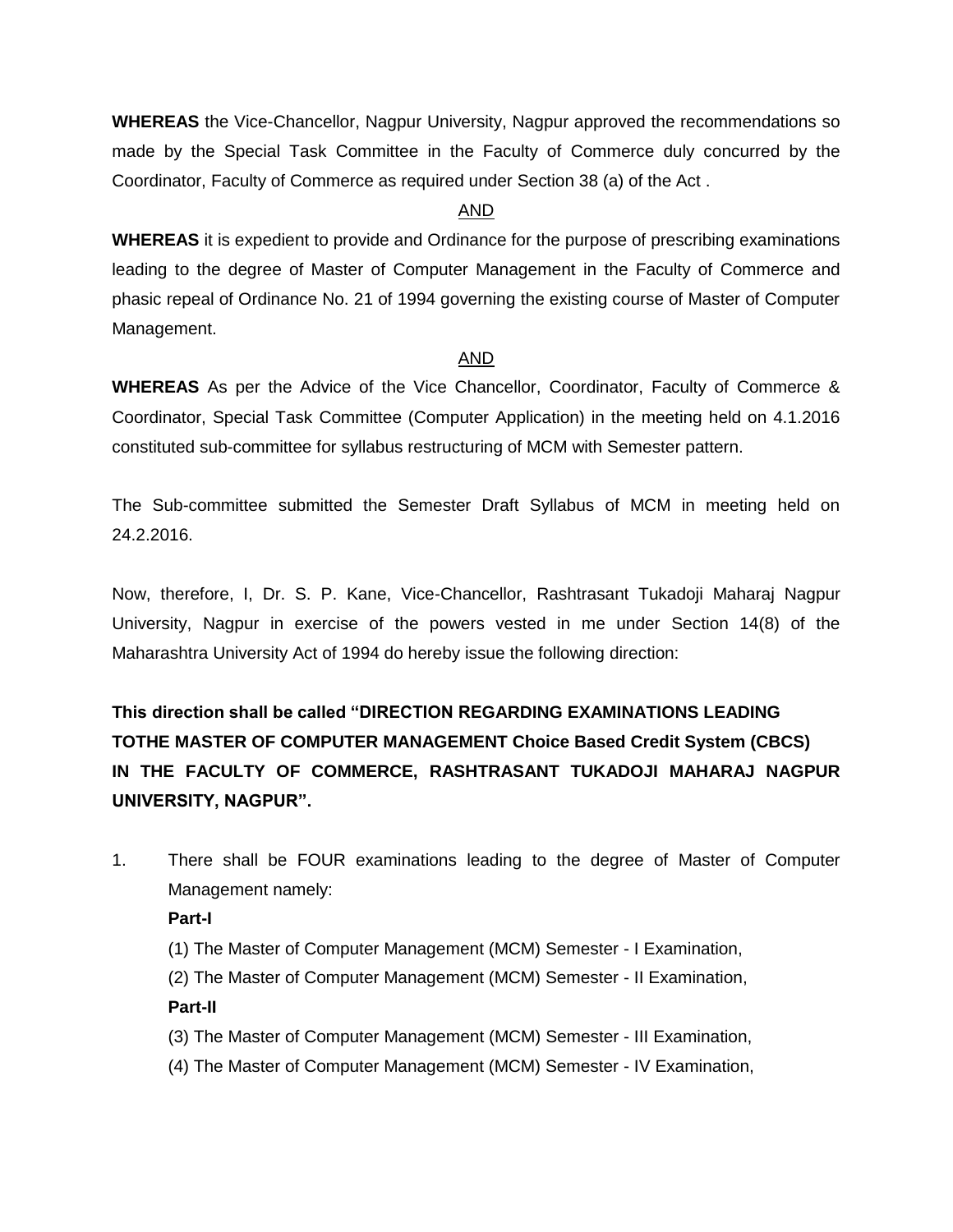- 2. The duration of the Degree Course under this shall be of two academic years. The MCM Semester - I Examination at the end of the first Semester and MCM Semester - II Examination at the end of the Second Semester in First Year and MCM Semester - III Examination at the end of the Semester - III and MCM Semester - IV Examination at the end of Semester - IV in Second Year.
- 3. The Examinations Specified in above paragraph (i.e., Paragraph 2) above shall be held twice a year (Winter + Summer) at such places and on such dates as may be fixed by the University.
- 4. The details of the procedure for admission as well as eligibility for examination of:
	- (A) An applicant of the **MCMSemester – I** Examination shall have :
		- (i) Obtained a Bachelor degree of this University or an equivalent Bachelor Degree of any statutory University in any faculty.
		- (ii) Prosecuted a regular course of study for not less than one Semester in any recognized institution or college affiliated to the R. T. M. Nagpur University where the course will be conducted.
	- (B) An applicant of the **MCMSemester - II** Examination shall have :

Appeared MCM Semester – I Examination of this University

(C) An Applicant of MCM Semester - III Examination shall have passed MCM Semester - I and appeared in Semester - II Examination.

#### **OR**

Passed PGDCCA/Post B.Sc. Diploma in Computer Science & Application of Rashtrasant Tukadoji Maharaj Nagpur University, Nagpur.

(D) An applicant of MCM Semester - IV Examination shall have passed MCM Semester - I, Semester - II or equivalent Diploma and appeared in Semester -III Examination.

| <b>Admission to</b><br><b>Semester</b> | <b>Candidate should have</b><br>passed in following<br>examinations | <b>Candidate should have</b><br>competed the term and<br>filled examination form |
|----------------------------------------|---------------------------------------------------------------------|----------------------------------------------------------------------------------|
| Semester - I                           | <b>Degree Examination</b>                                           |                                                                                  |
| Semester - II                          |                                                                     | Semester-I                                                                       |
| Semester - III                         | PGDCCA /PGDCS/<br>Semester-I                                        | (Not applicable for<br>PGDCCA/ PGDCS)                                            |
|                                        |                                                                     | Semester-II                                                                      |
| Semester - IV                          | Semester-I & II                                                     | Semester - III                                                                   |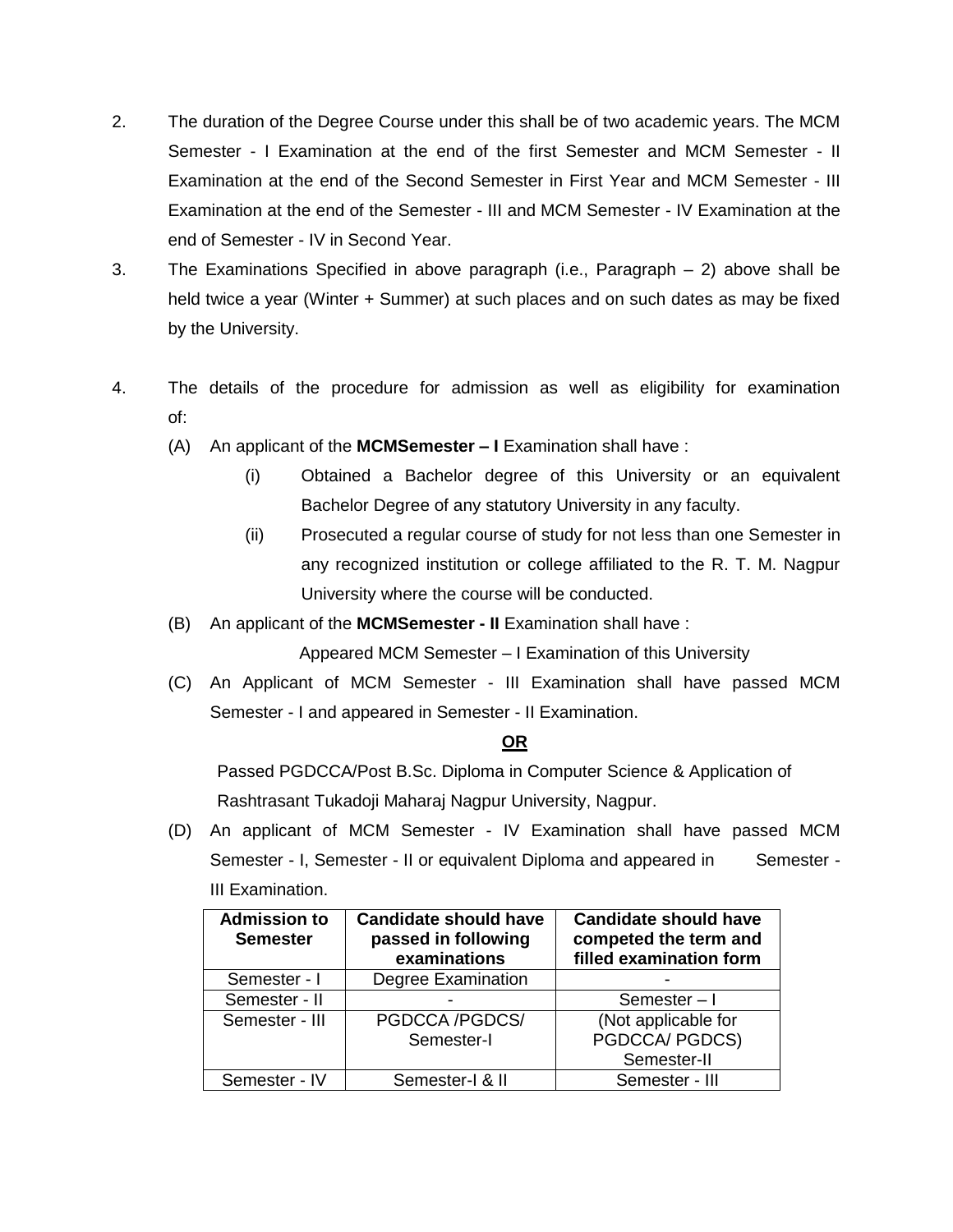- 5. Without prejudice to the other provisions of Ordinance No. 6 relating to the Examinations in General, the provisions of Paragraphs 5, 7, 8, 10, 26 and 31 of the said Ordinance shall apply to every collegiate candidate.
- 6. The fees for the examination shall be as prescribed by the Management Council from time to time and whenever any change is made in the fees prescribed for any particular examination that shall be notified through a notification for information of the examinees concerned.

 With the issuance of this Direction, The Direction No 24 of 2012 (Credit based Semester Pattern) shall stand repealed.

Date :21.6.2016 Vice-Chancellor

 **Sd/-** Nagpur **Dr. S. P. Kane**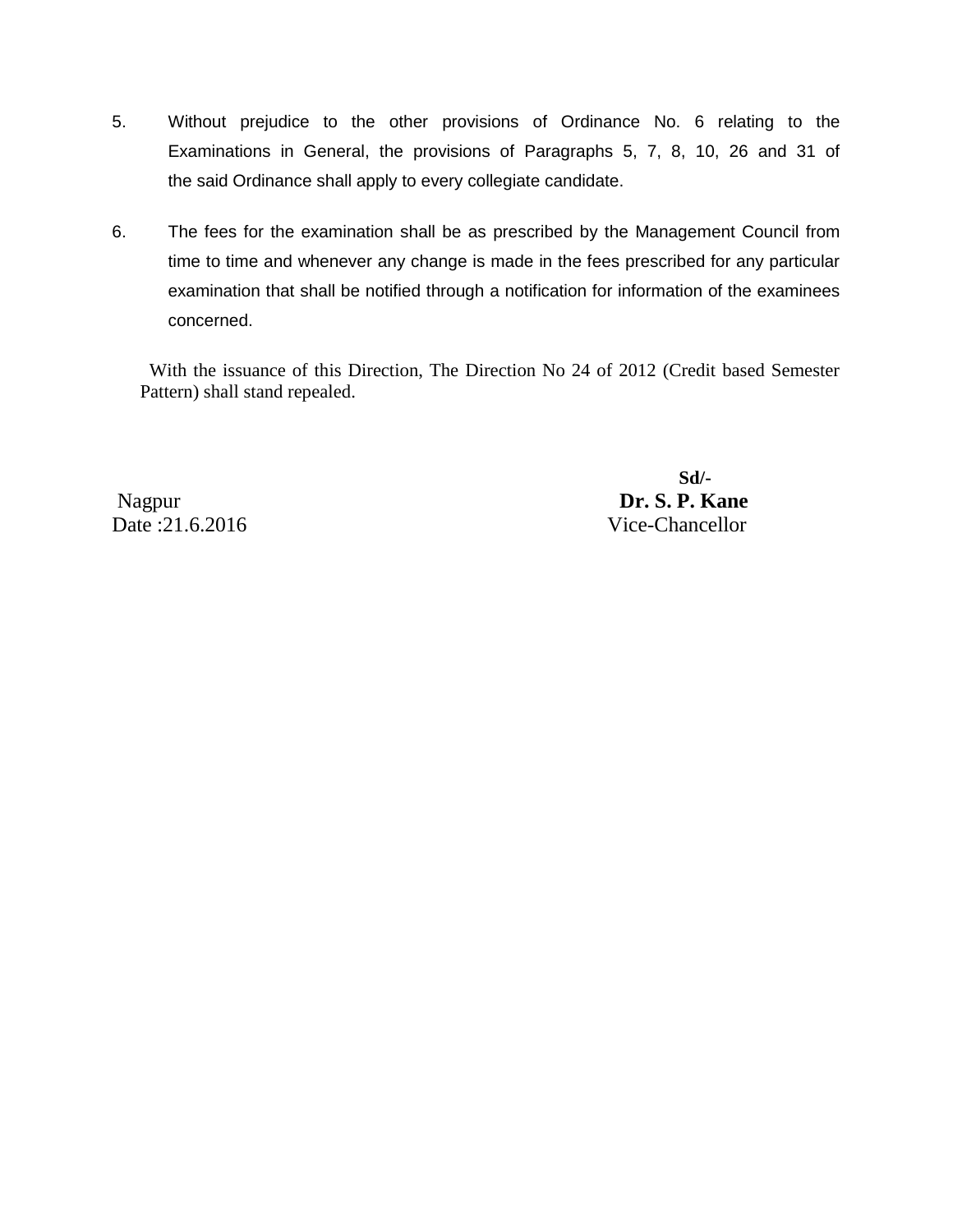### 7. **Teaching and Examination Scheme**

## **Master of Computer Management (MCM)**

# **(A) MCM Part-I**

### **Semester – I**

| Course Code       | <b>Subjects</b>                                             | Paper        | Scheme per<br>weeks (hr)<br>Teaching | Examination<br>End Sem | Min Marks | Assessment<br>Internal | <b>Min Marks</b> | Credits |
|-------------------|-------------------------------------------------------------|--------------|--------------------------------------|------------------------|-----------|------------------------|------------------|---------|
| <b>Theory</b>     |                                                             |              |                                      |                        |           |                        |                  |         |
| 1CMT1             | Fundamental of Information<br>Technology                    |              | $\overline{4}$                       | 80                     | 40        | 20                     | 10               | 4       |
| 1CMT <sub>2</sub> | Programming in C & OOPs<br>Concept                          | $\mathbf{I}$ | $\overline{4}$                       | 80                     | 40        | 20                     | 10               | 4       |
| 1CMT3             | Introduction to Operating<br><b>Systems</b>                 | III          | 4                                    | 80                     | 40        | 20                     | 10               | 4       |
| 1CMT4             | <b>Computerized Accounting (Tally</b><br><b>ERP 9)</b>      | IV           | 4                                    | 80                     | 40        | 20                     | 10               | 4       |
| <b>Practical</b>  |                                                             |              |                                      |                        |           |                        |                  |         |
| 1CMP5             | Practical-I: Programming in C &<br><b>Operating Systems</b> | $P-I$        | 8                                    | 100                    | 50        | Nil                    | Nil              | 4       |
| 1CMP6             | Practical-II: Tally (ERP 9)& MS-<br>Office                  | $P-II$       | 8                                    | 100                    | 50        | Nil                    | Nil              | 4       |
|                   | <b>Total</b>                                                |              | 32                                   | 520                    |           |                        |                  | 24      |

- 1. Duration of one Theory/Practical period is 1 hour.
- 2. The candidate has to pass theory papers and practical paper separately.
- 3. One credit is equivalent to one hour of Teaching or two hours of Practical Work per week.
- 4. Each semester will consist of 15 18 weeks of Academic Work equivalent to 90 actual teaching days.
- 5. The odd semester may be scheduled from July to December and even semester from January to June.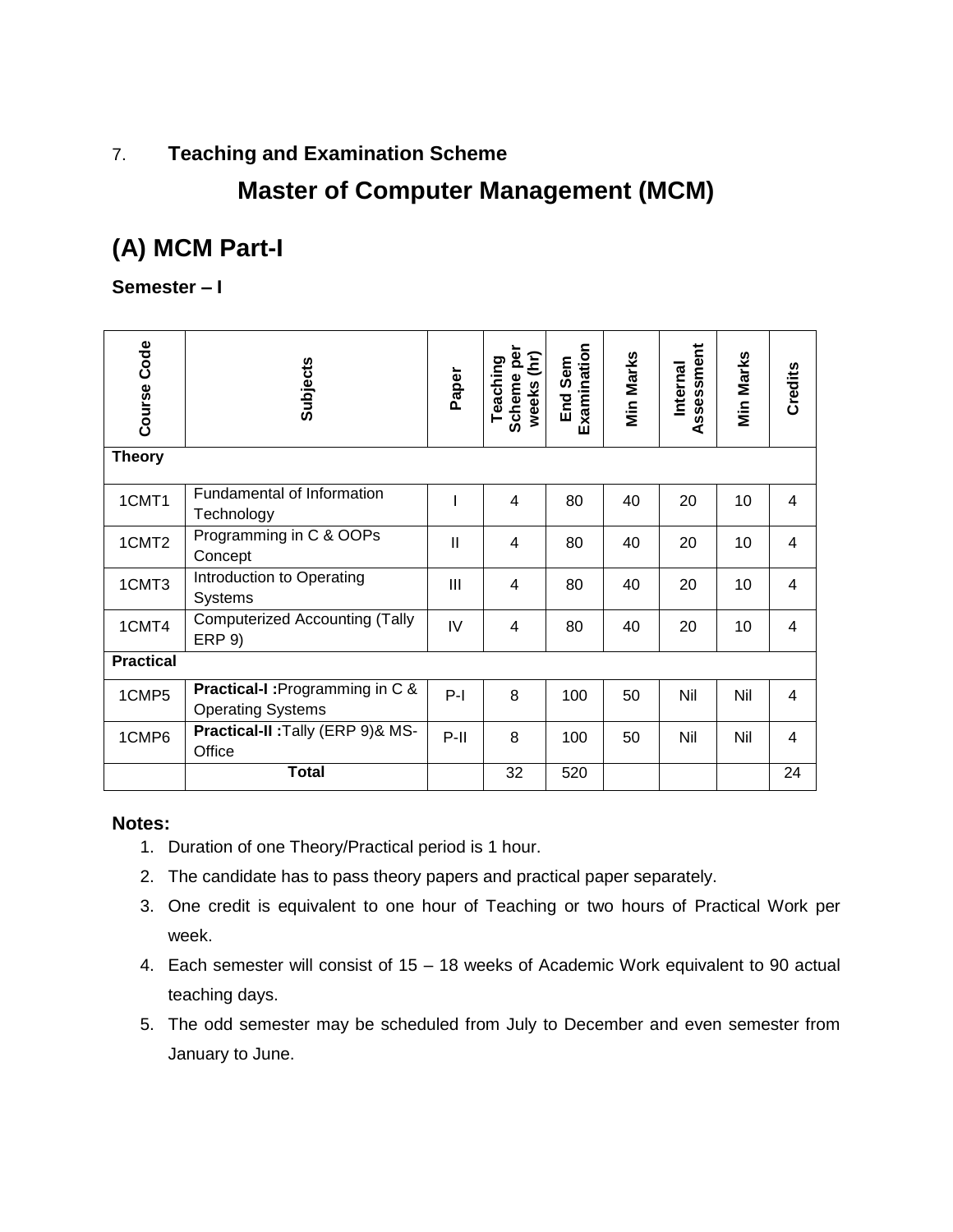# **(B) MCM Part-I**

### **Semester – II**

| Course<br>Code    | <b>Subjects</b>                                    | Paper          | Scheme pe<br>weeks (hr)<br>Teaching | Examination<br>End Sem | Min Marks | Assessment<br>Internal | Min Marks | <b>Credits</b> |
|-------------------|----------------------------------------------------|----------------|-------------------------------------|------------------------|-----------|------------------------|-----------|----------------|
| <b>Theory</b>     |                                                    |                |                                     |                        |           |                        |           |                |
| 2CMT1             | Management Information<br><b>Systems</b>           |                | 4                                   | 80                     | 40        | 20                     | 10        | 4              |
| 2CMT <sub>2</sub> | Core Java                                          | $\mathsf{I}$   | $\overline{4}$                      | 80                     | 40        | 20                     | 10        | 4              |
| 2CMT3             | Quantity Techniques &<br><b>Operation Research</b> | $\mathbf{III}$ | $\overline{4}$                      | 80                     | 40        | 20                     | 10        | 4              |
| 2CMT4             | E-Commerce and Web<br>Designing                    | IV             | $\overline{4}$                      | 80                     | 40        | 20                     | 10        | 4              |
| <b>Practical</b>  |                                                    |                |                                     |                        |           |                        |           |                |
| 2CMP5             | <b>Practical-I: Core Java</b>                      | $P-I$          | 8                                   | 100                    | 50        | Nil                    | Nil       | 4              |
| 2CMP6             | Practical-II : HTML, JavaScript                    | $P-II$         | 8                                   | 100                    | 50        | Nil                    | Nil       | 4              |
|                   | Total                                              |                | 32                                  | 520                    |           |                        |           | 24             |

- 1. Duration of one theory/practical period is 1 hour.
- 2. The candidate has to pass theory papers and practical paper separately.
- 3. One credit is equivalent to one hour of teaching or two hours of practical Work per week.
- 4. Each semester will consist of 15 18 weeks of academic Work equivalent to 90 actual teaching days.
- 5. The odd semester may be scheduled from July to December and even semester from January to June.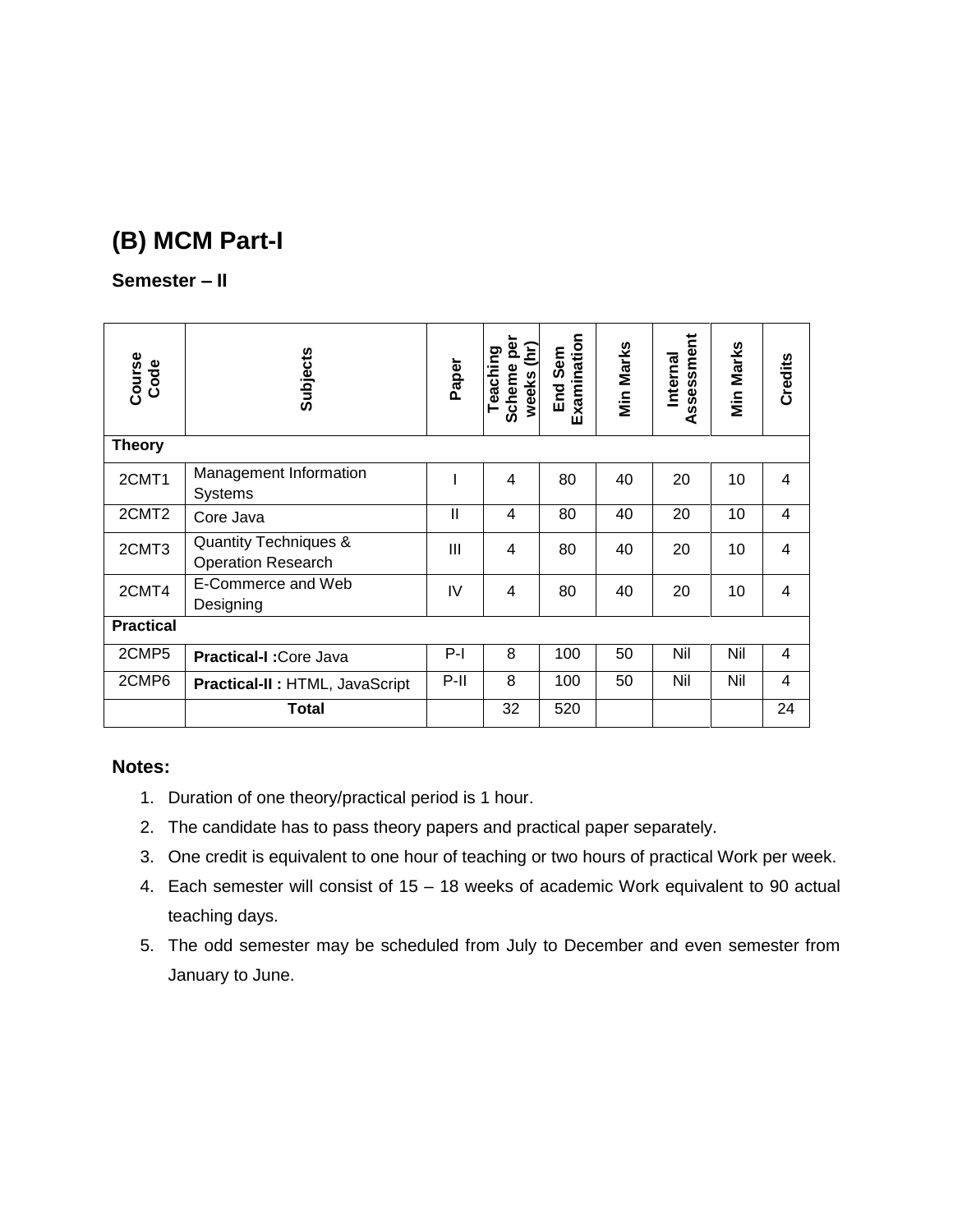# **(C) MCM Part-II**

### **Semester – III**

| Course Code      | <b>Subjects</b>                                                     | Paper          | Scheme per<br>weeks (hr)<br>Teaching | Examination<br>End Sem | <b>Min Marks</b> | Assessment<br>Internal | Min Marks | Credits        |
|------------------|---------------------------------------------------------------------|----------------|--------------------------------------|------------------------|------------------|------------------------|-----------|----------------|
| <b>Theory</b>    |                                                                     |                |                                      |                        |                  |                        |           |                |
| 3CMT1            | <b>Advance Database</b><br><b>Management System</b>                 | I              | 4                                    | 80                     | 40               | 20                     | 10        | 4              |
| 3CMT2            | Principles & Techniques of<br>Management                            | $\mathbf{I}$   | 4                                    | 80                     | 40               | 20                     | 10        | 4              |
| 3CMT3            | <b>Electives:</b><br>(i) PHP & MySQL<br>(ii) VB.Net<br>(iii) C#.Net | $\mathbf{III}$ | 4                                    | 80                     | 40               | 20                     | 10        | 4              |
| 3CMT4            | <b>Compulsory Foundation</b><br>Research Methodology<br>(i)         | IV             | $\overline{4}$                       | 80                     | 40               | 20                     | 10        | $\overline{4}$ |
| <b>Practical</b> |                                                                     |                |                                      |                        |                  |                        |           |                |
| 3CMP5            | Practical- I:SQL & PL/SQL                                           | $P-I$          | 8                                    | 100                    | 50               | Nil                    | Nil       | 4              |
| 3CMP6            | <b>Practical-II: Electives</b>                                      | $P-II$         | 8                                    | 100                    | 50               | Nil                    | Nil       | 4              |
|                  | Total                                                               |                | 32                                   | 520                    |                  |                        |           | 24             |

- 1. Duration of one theory/practical period is 1 hour.
- 2. The candidate has to pass theory papers and practical paper separately.
- 3. One credit is equivalent to one hour of teaching or two hours of practical work per week.
- 4. Each semester will consist of 15 18 weeks of academic work equivalent to 90 actual teaching days.
- 5. The odd semester may be scheduled from July to December and even semester from January to June.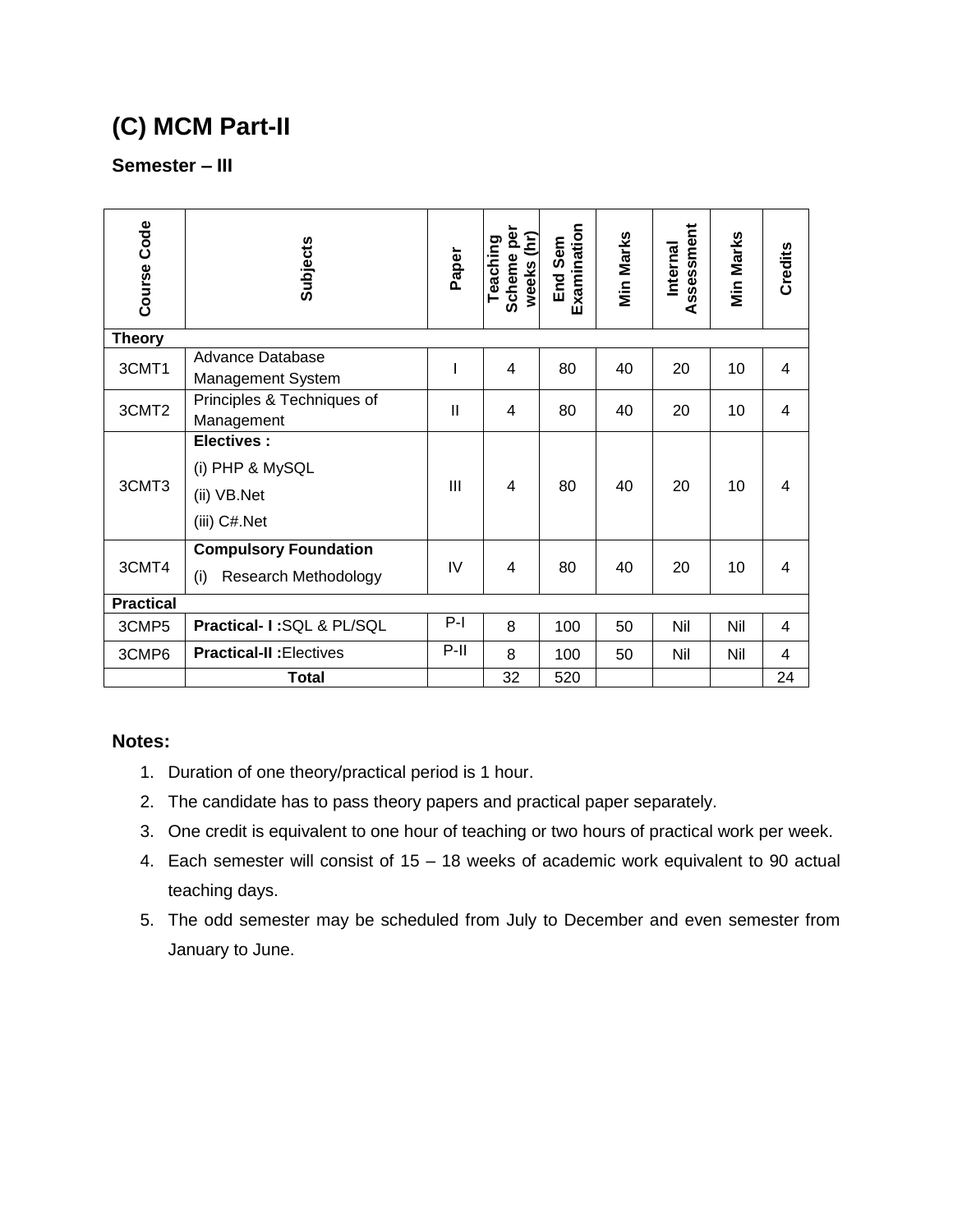## **(D) MCM Part-II**

### **Semester – IV**

| Course Code      | Subjects                                                                                                         | Paper          | Scheme per<br>weeks (hr)<br>Teaching | Examination<br>End Sem | <b>Min Marks</b> | Assessment<br>Internal | Min Marks | Credits                 |
|------------------|------------------------------------------------------------------------------------------------------------------|----------------|--------------------------------------|------------------------|------------------|------------------------|-----------|-------------------------|
| <b>Theory</b>    |                                                                                                                  |                |                                      |                        |                  |                        |           |                         |
| 4CMT1            | ASP.Net                                                                                                          |                | $\overline{4}$                       | 80                     | 40               | 20                     | 10        | 4                       |
| 4CMT2            | <b>Electives:</b><br>(i) Advance Java<br>(ii) Android Programming<br>(iii) Python<br><b>Elective Foundation:</b> | $\mathbf{II}$  | $\overline{4}$                       | 80                     | 40               | 20                     | 10        | 4                       |
| 4CMT3            | (i) Big Data & Hadoop<br>(ii) Software Engineering<br>(iii) Strategic Management                                 | $\mathbf{III}$ | 4                                    | 80                     | 40               | 20                     | 10        | 4                       |
| <b>Practical</b> |                                                                                                                  |                |                                      |                        |                  |                        |           |                         |
| 4CMP4            | Practical-I:ASP.Net                                                                                              | $P-I$          | 8                                    | 100                    | 50               | Nil                    | Nil       | 4                       |
| 4CMP5            | <b>Practical-II:</b> Electives                                                                                   | $P-II$         | 8                                    | 100                    | 50               | Nil                    | Nil       | 4                       |
| Project          |                                                                                                                  |                |                                      |                        |                  |                        |           |                         |
| 4CMP6            | <b>PROJECT</b>                                                                                                   | Project        | 8                                    | 100                    | 50               |                        |           | $\overline{\mathbf{4}}$ |
|                  | <b>Total</b>                                                                                                     |                | 36                                   | 540                    |                  |                        |           | 24                      |

- 1. Duration of one theory/practical period is 1 hour.
- 2. The candidate has to pass theory papers and practical paper separately.
- 3. One credit is equivalent to one hour of teaching or two hours of practical work per week.
- 4. Each semester will consist of 15 18 weeks of academic work equivalent to 90 actual teaching days.
- 5. The odd semester may be scheduled from July to December and even semester from January to June.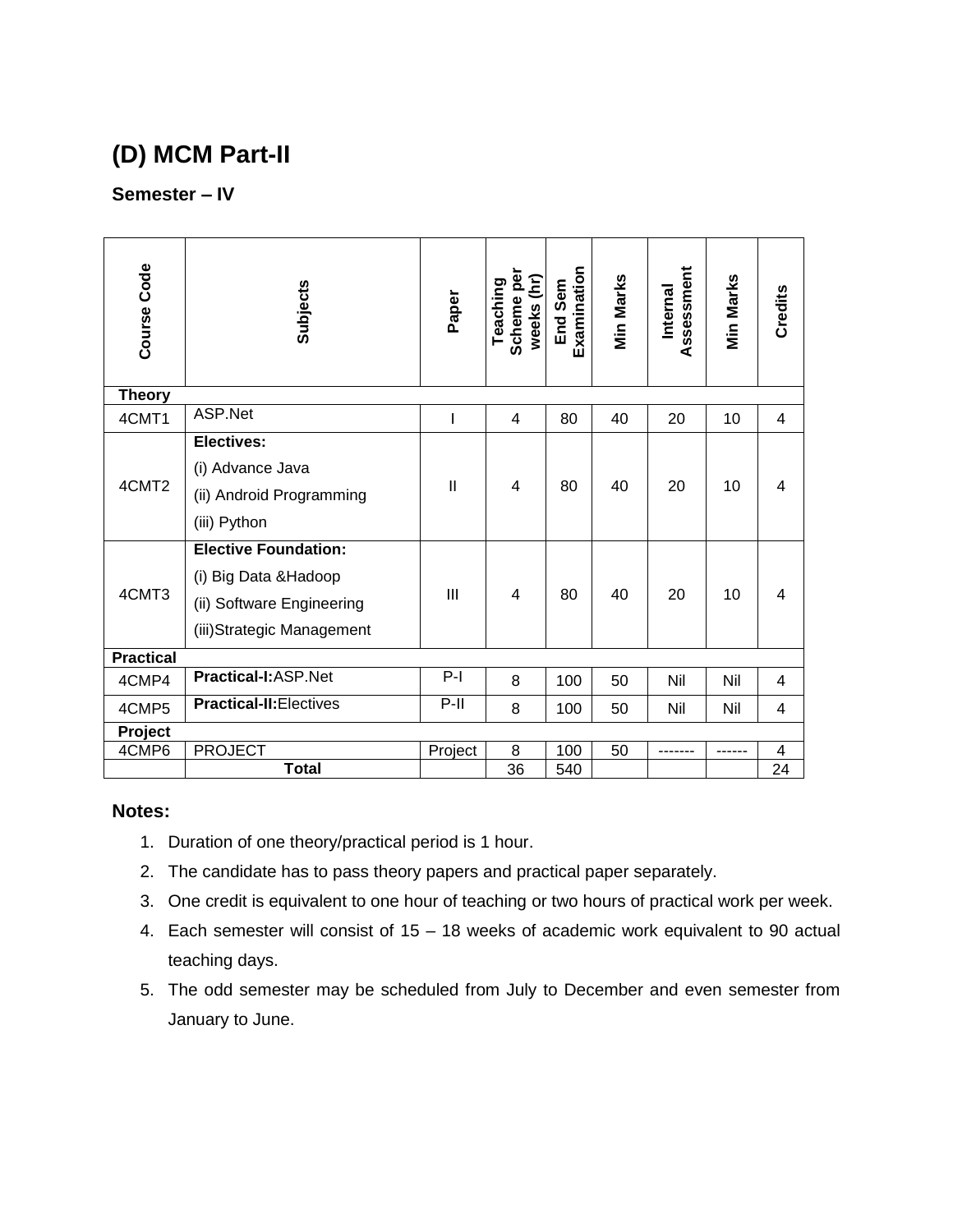- 8. In order to pass the examination, an examinee shall obtain not less than 50 % marks in each of the theory papers and each of the practical and the project and Internal Assessment (Sessional) separately.
	- (A) An examinee who is unsuccessful in the examination shall be eligible for admission to the subsequent examinations on payment of a fresh fee prescribed for the examination together with the conditions of the ordinance in force from time to time.
- 9. (A) The scope of the subjects and pattern of examination shall be as indicated insyllabi.
	- (B) The Medium of instructions and examinations shall be in ENGLISH only.
- 10. Applicant for MCM Examination prosecuting regular course of study shall not bepermitted to join any other course in this or any other University.

#### 11. **ASSESSMENT**

- The final total assessment of the candidates is made in terms of an internal assessment (Sessional) and an external assessment for each course.
- For each paper, 20 marks will be based on internal assessment and 80 marks for semester end examination (external assessment), unless otherwise stated.
- The division of the 20 marks allotted to internal assessment of theory papers should based on class test, attendance, project assignments, seminar, power point presentation, fieldwork, group discussions or any other innovative practice / activity as determined by the teacher in respective subject and moderated by Head of the Institute/Principal.
- There shall be no separate / extra allotment of workload to the concerned teacher. He/ She shall conduct the internal assessment activity during the regular teaching days / periods as a part of regular teaching activity.
- At the beginning of each semester, every teacher shall inform his / her students unambiguously the method he / she propose to adopt and the scheme of marking for internal assessment with the prior permission of HOD / principal.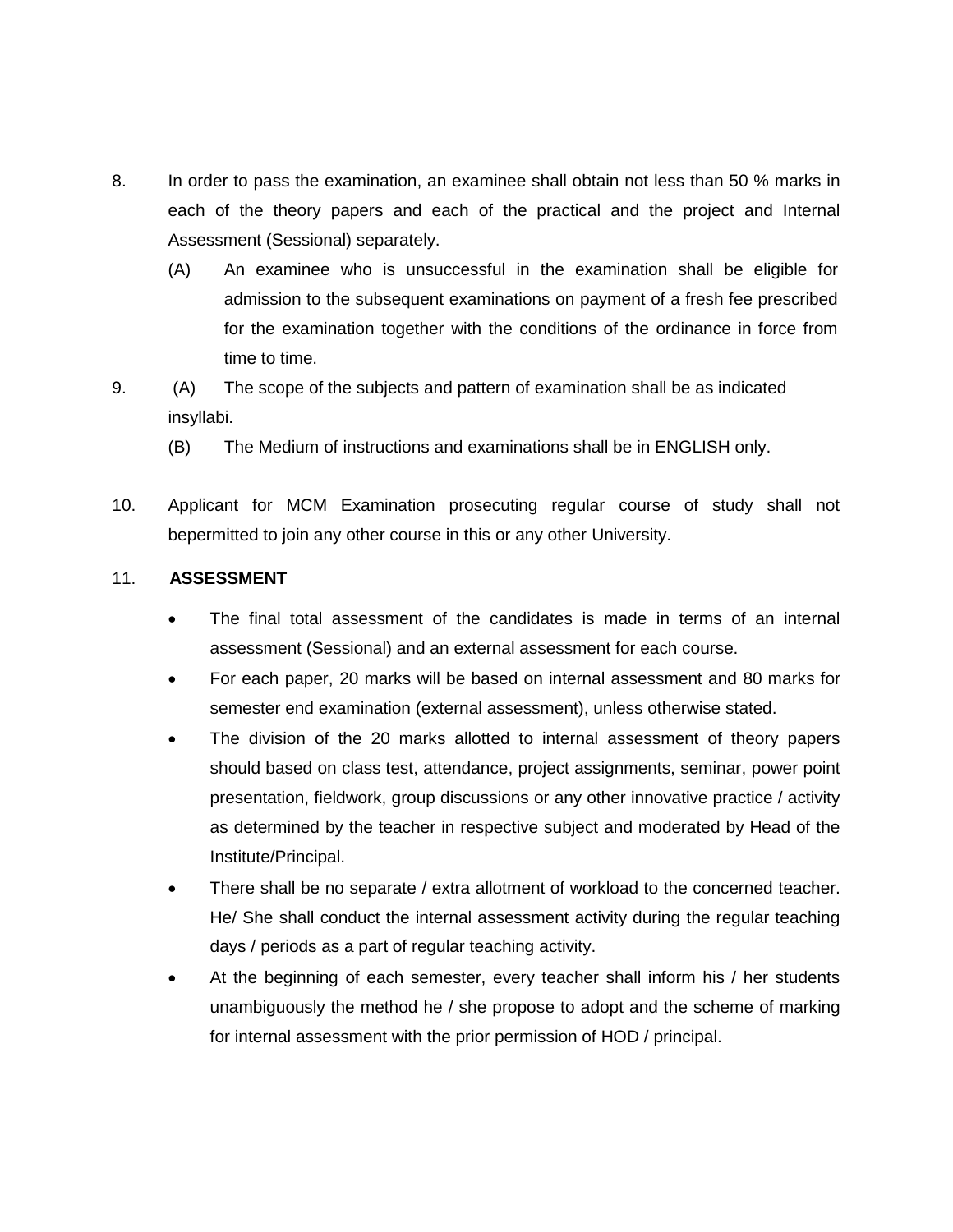- An unsuccessful examinee at any internal shall be eligible for reexamination on payment of fresh examination fee prescribed by the University as per the respective directions.
- The internal marks will be communicated to the University at the end of each semester, but before the semester end examinations. These marks will be considered for the declaration of the results.
- The record of internal marks, evaluation & result should be maintained for a period of one year by respective institute/college for verification by competent authority.
- The maximum and minimum marks which each subject carries in MCM Semester I, Semester - II, Semester - III and Semester - IV Examination are as indicated in Paragraph 7. A, B, C and D respectively.
- A copy of Project work shall be submitted to college prior to commencement of Semester - IV Examination for Evaluation by Internal and External Examiner appointed as per University rules.
- Candidate shall submit his/her declaration that the Project is a result of his/her own work and the same has not been previously submitted to any examination of this University or any other University.
- The Practical Examination of each Semester will be conducted by Internal and External Examiner appointed as per University rules.
- The old course students shall be absorbed as per the absorption scheme mentioned in Appendix D.
- If an examinee failed to pass the MCM Degree within five successive years from the date of his/her first admission to particular programme he/she shall be declared as **"Not Fit for the Course" (NFC)** and he/she will not be allowed to appear further for any examination of the course.

#### **STANDARD OF PASSING**

- Every candidate must secure 50% marks in each head of passing.
- The passing marks for external examination will thus be 40 out of 80 and for internal examination, 10 out of 20 and aggregate marks taking both together will be 50 marks.
- There shall be no internal marks in Practical and Project Examination.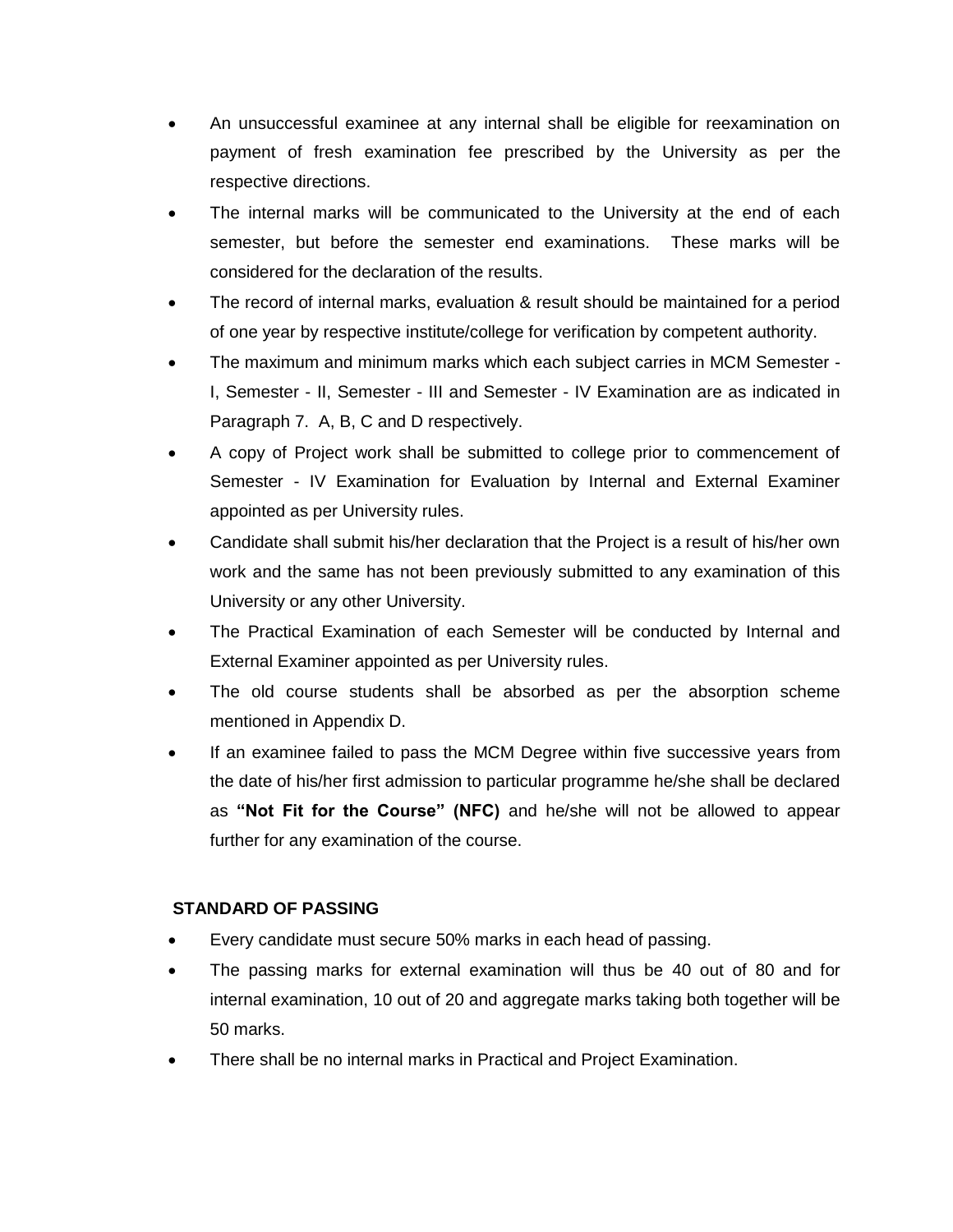11. (A) There shall be no classification of examinees successful at the MCM Semester-I, Semester – II, Semester - III and Semester-IV Examinations whereas SGPA will be notified.

> **\* Conversion of Marks to Grades and Calculations of SGPA (Grade Point Average) and CGPA (Cumulative Grade Point Average):** In the Credit and Grade Point System, the assessment of individual Courses in the concerned examinations will be on the basis of marks only, but the marks shall later be converted into Grades by some mechanism wherein the overall performance of the Learners can be reflected after considering the Credit Points for any given course. However, the overall evaluation shall be designated in terms of Grade. There are some abbreviations used here that need understanding of each and every parameter involved in grade computation and the evaluation mechanism. The abbreviations and formulae used are as follows:-

#### *Abbreviations and Formulae Used*

**G:** Grade **GP:** Grade Points **C:** Credits **CP:** Credit Points **CG:** Credits X Grades (Product of credits & Grades) **SGPA = ΣCG:**Sum of Product of Credits & Grades points / ΣC: Sum of Credits points

**SGPA:** Semester Grade Point Average shall be calculated for individual semesters. (It is also designated as GPA)

**CGPA:** Cumulative Grade Point Average shall be calculated for the entire Programme by considering all the semesters taken together.

After calculating the SGPA for an individual semester and the CGPA for entire programme, the value can be matched with the grade in the Grade Point table as per the ten (10) Points Grading System and expressed as a single designated GRADE such as O, A+, A, B+, B, etc.

| <b>Marks</b> | Grade            | <b>Grade Points</b> |
|--------------|------------------|---------------------|
| 85 and above | O (Outstanding)  | 10                  |
| 75 - 84      | A+ (Distinction) | 9                   |
| $71 - 74$    | A (Very Good)    |                     |
| $61 - 70$    | $B+$ (Good)      |                     |
| $55 - 60$    | B(Above Average) | 6                   |
| $50 - 54$    | C (Average)      | 5                   |
| 40 - 49      | (Pass)           |                     |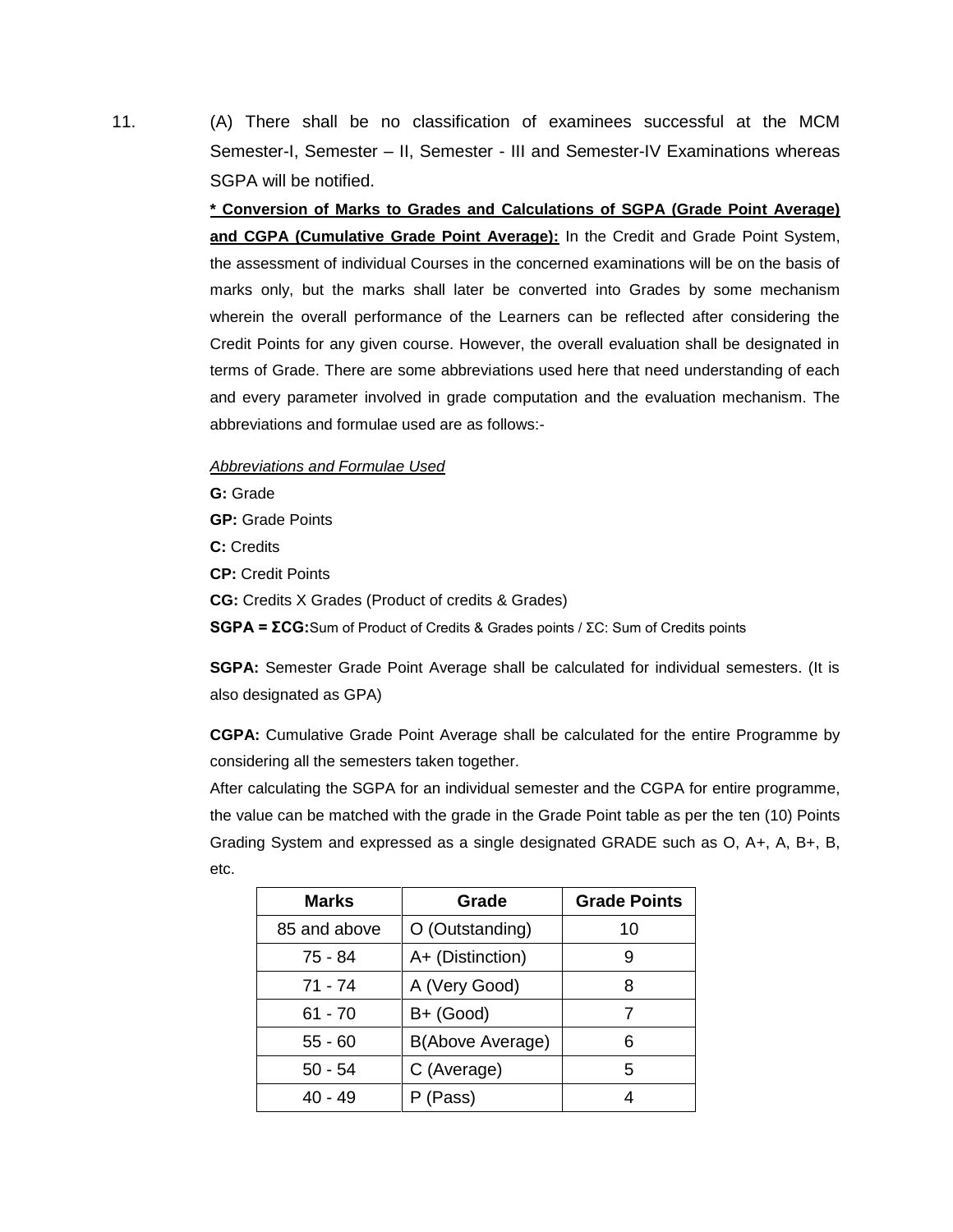| $00 - 39$ | F (Fail)    |  |
|-----------|-------------|--|
|           | AB (Absent) |  |

A student obtaining Grade F shall be considered failed and will be required to reappear in the examination.

- (B) Division at the MCMSemester IV Examination shall be declared based on the aggregate marks at the MCMSemester - I, Semester – II, Semester - III and Semester - IV Examination taken together and the CGPA will be calculated and notified.
- (C) Successful examinees at the MCM Semester IV Examination shall be awarded division based on CGPA as follows:

| <b>CGPA Range</b> | <b>Final Grade</b> | <b>Equivalent Class/ Division</b>   |
|-------------------|--------------------|-------------------------------------|
| 9.01 to 10.00     | O                  | First Division (Outstanding)        |
| 8.01 to 9.00      | A+ (Distinction)   | <b>First Division (Distinction)</b> |
| 7.01 to 8.00      | A(Very Good)       | First Division (Very Good)          |
| 6.01 to 7.00      | $B+(Good)$         | First Division (Good)               |
| 5.55 to 6.00      | B(Above Average)   | Second Division (Above Average)     |
| 5.00 to 5.54      | C(Average)         | Second Division (Average)           |
| 4.00 to 4.99      | P (Pass)           | Pass                                |
| 0                 | F (Fail)           | Fail                                |
| 0                 | AB(Absent)         | Absent                              |

- 12. Successful examinees in the MCMSemester Examination shall be awarded Distinction in each subject in which examinees obtain 75% or more marks in that subject at the respective Examination.
- 13. Unsuccessful examinees at the above examinations can be readmitted to the same examination on payment of a fresh fee and such other fees as may be prescribed by university.
- 14. Provisions of ordinance No 3 of 2007, relating to the award of grace marks for passing an examination, securing higher division / class and for securing distinction in subject(s) shall be applicable.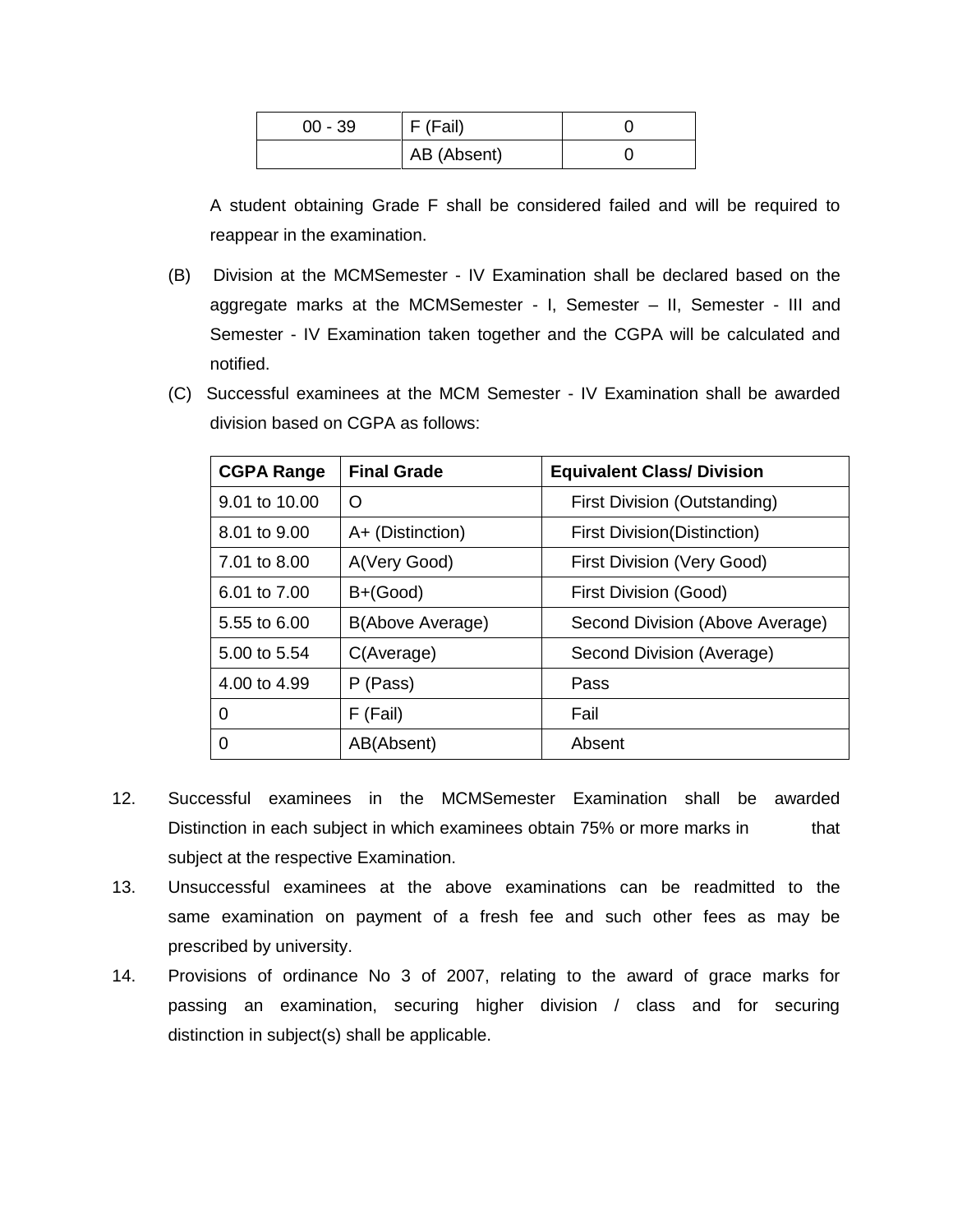- 15. Notwithstanding anything to the contrary in this Direction, no person shall be admitted to an examination under this Ordinance, if he/ she has already passed the same examination or an equivalent examination of any other University.
- 16. Examinees successful at MCMSemester I, Semester II, Semester-III and Semester-IV Examination shall on payment of the prescribed fees receive a Degree in the prescribed form signed by the Vice-Chancellor.
- 17. This Scheme shall come into force from the academic session 2016-17.
- 18. The Provisions of Ordinance No. 21 of 1994 governing the existing course for Master of Computer Management stands repealed physically on implementation of this Direction.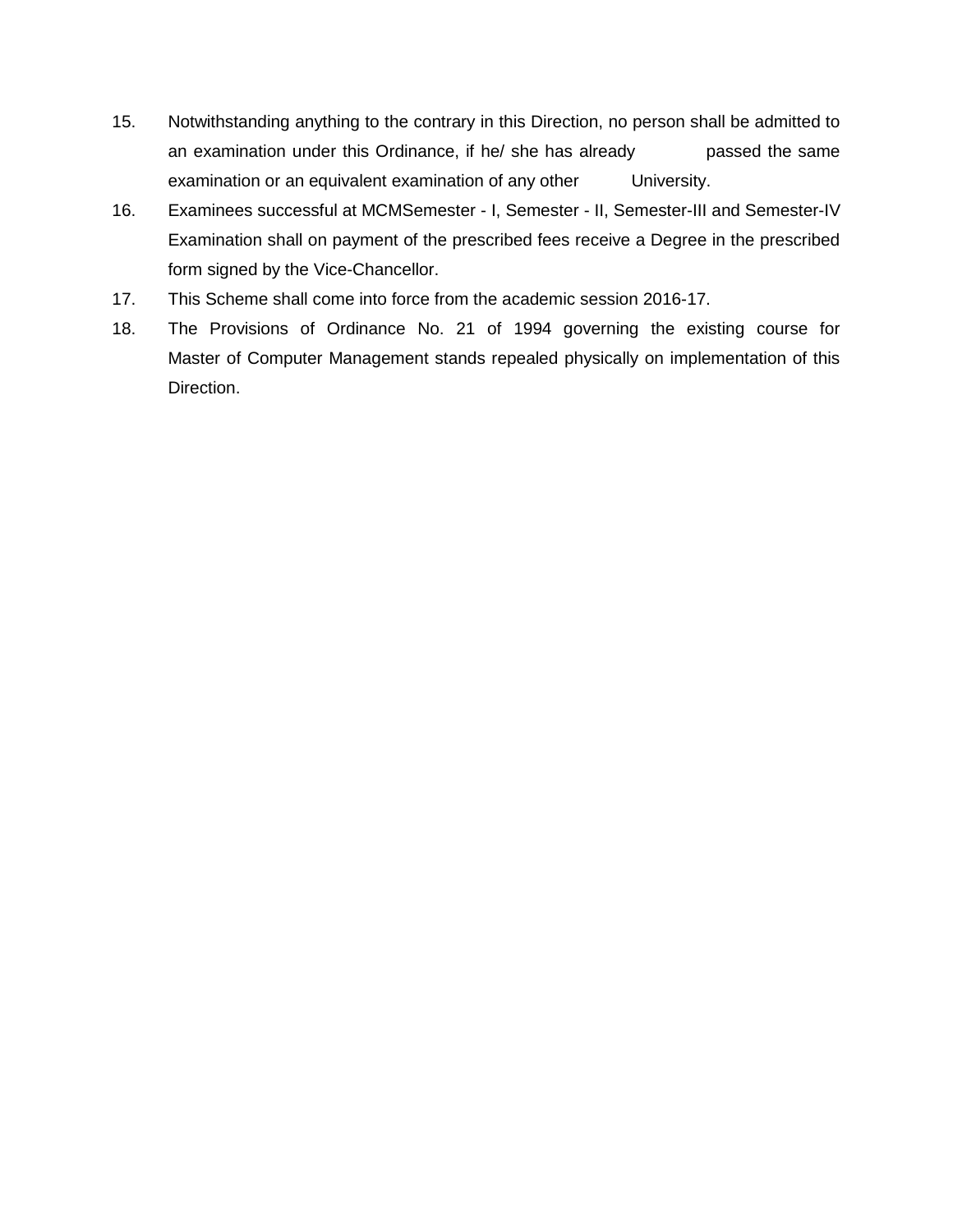## **APPENDIX –A**

### **QUESTION PAPER PATTERN**

## **First / Second / Third / Fourth Semester Master of Computer Management (MCM) Examination Choice Based Credit System (CBCS)**

**Subject Name**

**Paper - I**

| Time: 3 Hours                                                                                | <b>Total Marks: 80</b> |
|----------------------------------------------------------------------------------------------|------------------------|
| N. B. - a) Draw well labeled diagram wherever necessary.<br>b) All questions are compulsory. |                        |
| Part - A                                                                                     |                        |
| N. B. $-1$ . Each question carries two marks.                                                |                        |
| 2. Answers should not more than five lines.                                                  |                        |
| $\frac{1}{2}$<br>Unit - I                                                                    | $8 \times 2 = 16$      |
| $\frac{3}{4}$ .<br>Unit - II                                                                 |                        |
| 5 <sub>1</sub><br>Unit - III<br>6.                                                           |                        |
| $\begin{array}{c} 7. \\ 8. \end{array}$<br>Unit - IV                                         |                        |

#### **Part - B**

N. B. – 1. Each question carries three marks.

2. Answers should not more than ten lines.

1.  $\int_{1}^{1} \ln t \, dt$ 2. 3. 4. 5. 6. 7. 8. Unit - I Unit - II Unit - III Unit - IV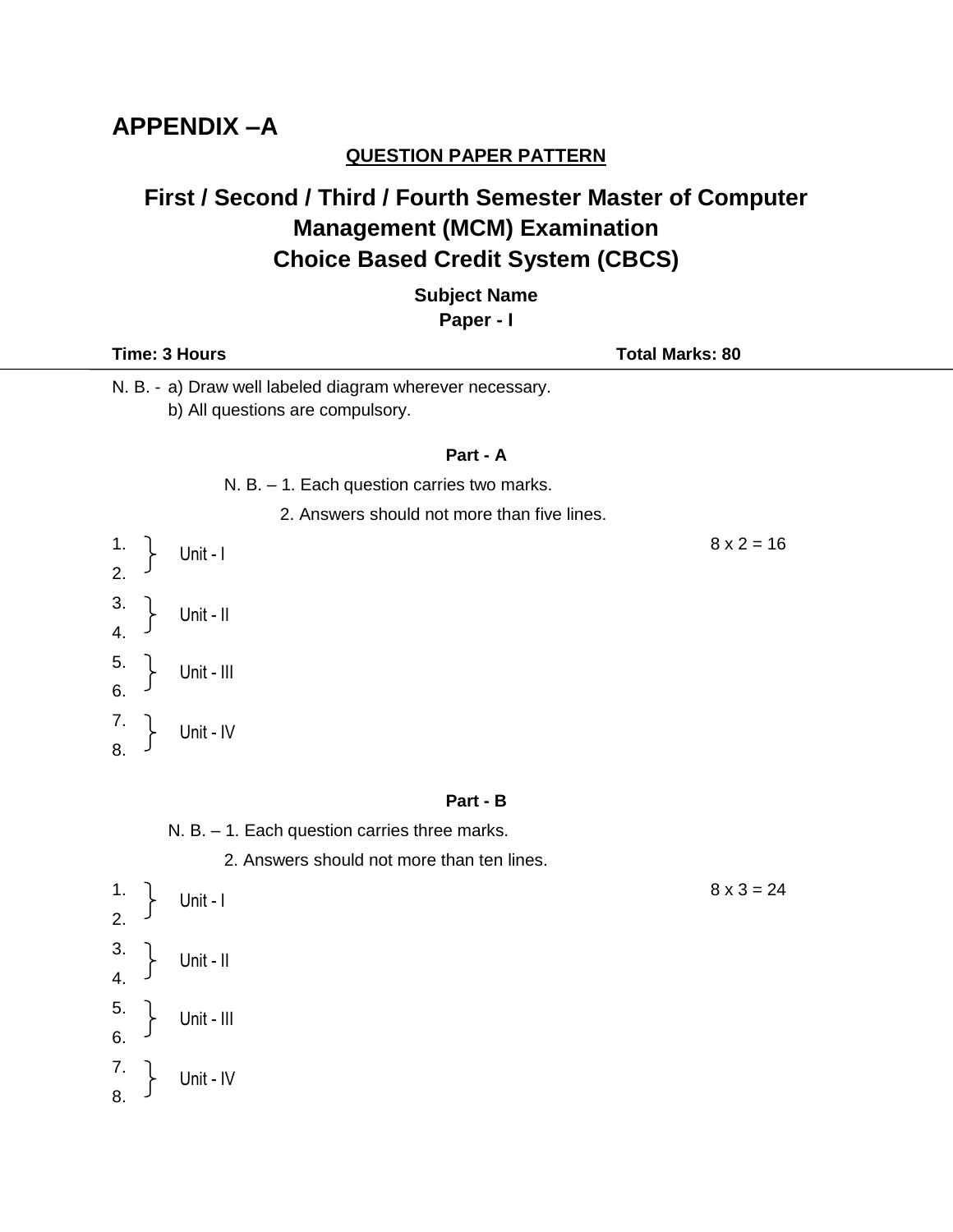#### **Part - C**

N. B. – 1. Each question carries five marks.

2. Answers should not more than 400 words for 5 marks questions and 600 words for 10 Marks questions respectively.



2. **Either**



 $(C)$  10



4. **Either**

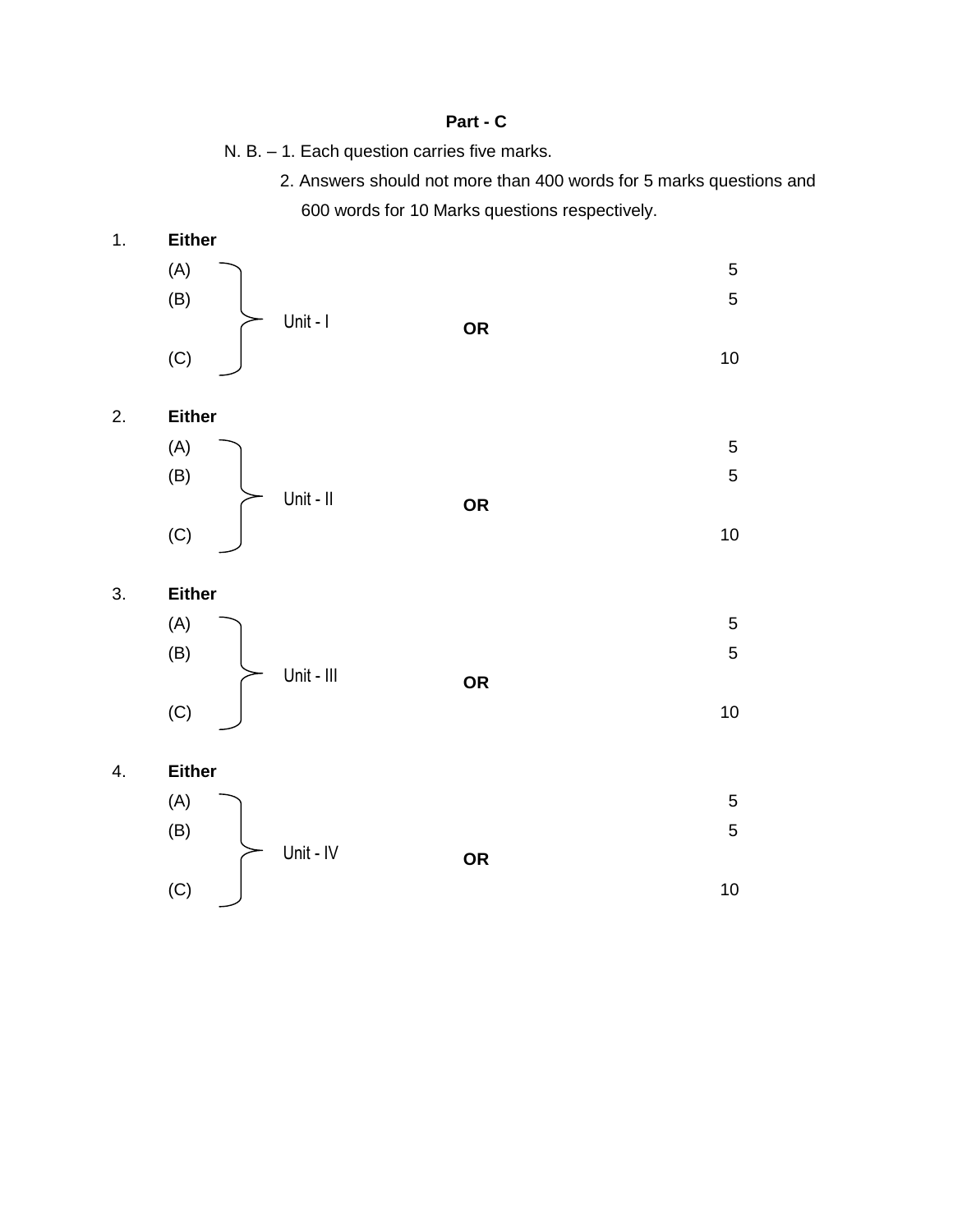### **APPENDIX –B**

### **(A) Project and Classification of Marks on Project**

Towards the end of the second year of study, a student will be examined in the course "Project Work".

- a. Project Work may be done individually or in groups (Maximum 3 students) in case of bigger projects. However if project is done in groups, each student must be given a responsibility for a distinct module and care should be taken to monitor the progress of individual student.
- b. The Project Work should be done using the tools covered in Master of Computer Management.
- c. The Project Work should be of such a nature that it could prove useful or be relevant from the commercial / management angle.
- d. The project work will carry 100 marks.
- e. Project Work can be carried out in the Institute or outside with prior permission of the Institute.
- f. The external viva-voce examination for Project Work would be held as per the Examination Time Table of the second year of study, by a panel of one external and one Internal Examiner.

### **Types of Project**

As majority of the students are expected to work out a project in some industry/research and development laboratories/educational institutions/software export companies, it is suggested that the project is to be chosen which should have some direct relevance in day-today activities of the candidates in his/her institution. The Applications Areas of project - Financial/Marketing/Database Management System/ Relational Database Management System/E-Commerce /Internet/ Manufacturing/ web Designing / Scientific / ERP etc.

#### **Project Proposal (Synopsis)**

The project proposal should be prepared in consultation with the guide. The project guide must be a person having minimum Qualification MCM/ M.Sc. (Computer Science + Information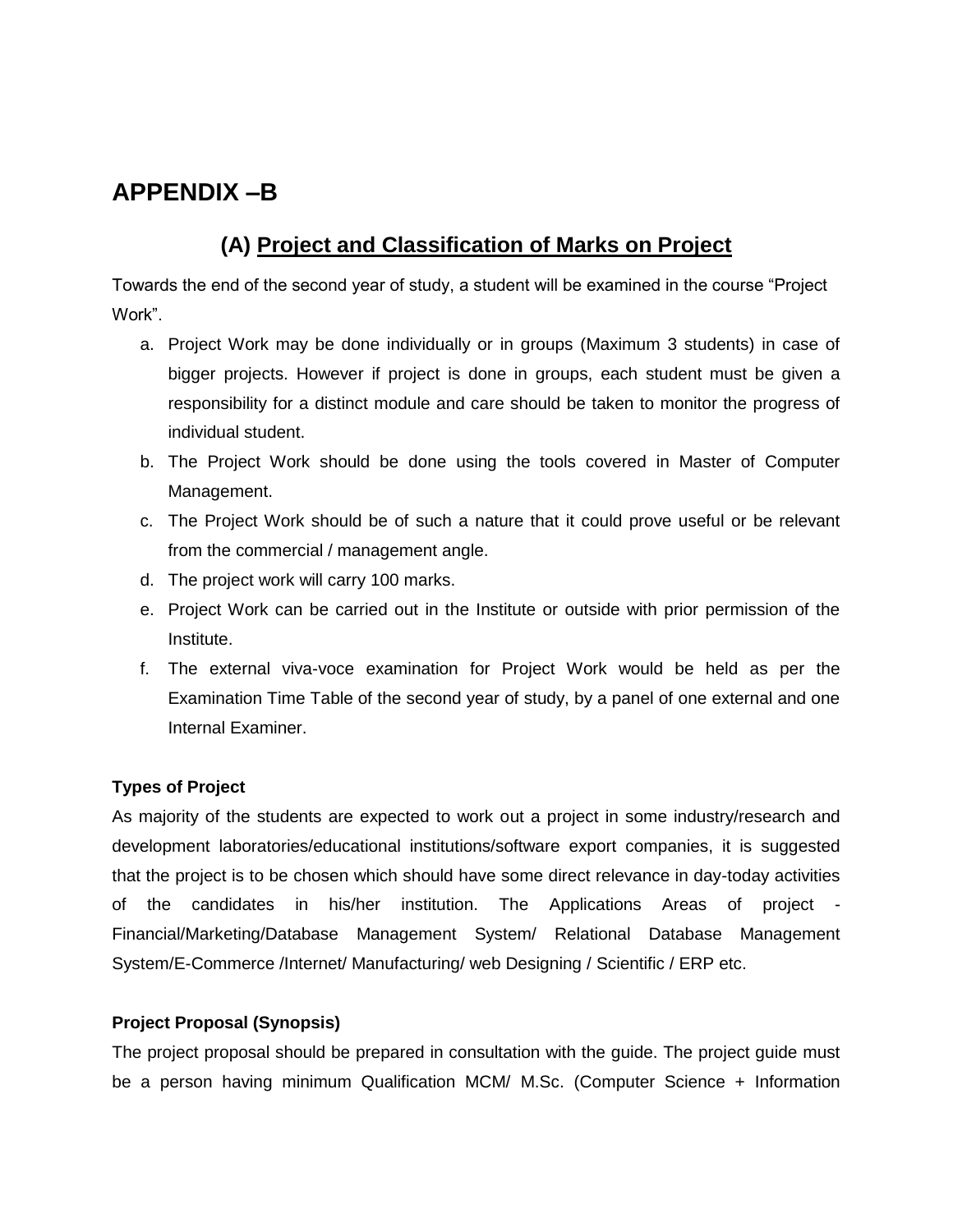Technology)/ M.Sc. (Mathematics /Electronics/Statistics/Physics + Post B.Sc. Diploma in Computer Science& Application)/MCA. The project proposal should clearly state the objectives and environment of the proposed project to be undertaken. It should have full details in the following form:

### *Format of Synopsis for Desktop Application*

- 1. Title of the Project.
- 2. Objectives of the Project.
- 3. Project Category (DBMS/RDBMS/OOPSetc.).
- 4. Tools/Platform and Languages to be used.
- 5. Complete Structure of the System:
	- i. Numbers of Modules and its Description.
	- ii. Modular Chart / System Chart.
	- iii. Data Structures or Tables.
	- iv. Process Logic of each Module.
	- v. Types of Report Generation.
- 6. References.

**Note:** Synopsis should not be more than 3-4 pages.

#### *Format of Synopsis for Web Application*

- 1. Title of the Project.
- 2. Objectives of the Project.
- 3. Project Category (DBMS/RDBMS/OOPSetc.).
- 4. Tools/Platform and Languages to be used.
- 5. Complete Structure of the System:
	- i. Number of pages and links their short description.
	- ii. Use / Information of Pages.
	- iii. Feedback Form (if any).
- 6. References.

**Note:** Synopsis should not be more than 3-4 pages.

#### **Project Report Formulation**

Front Page.

College Certificate Page.

Declaration Page.

Acknowledgment Page.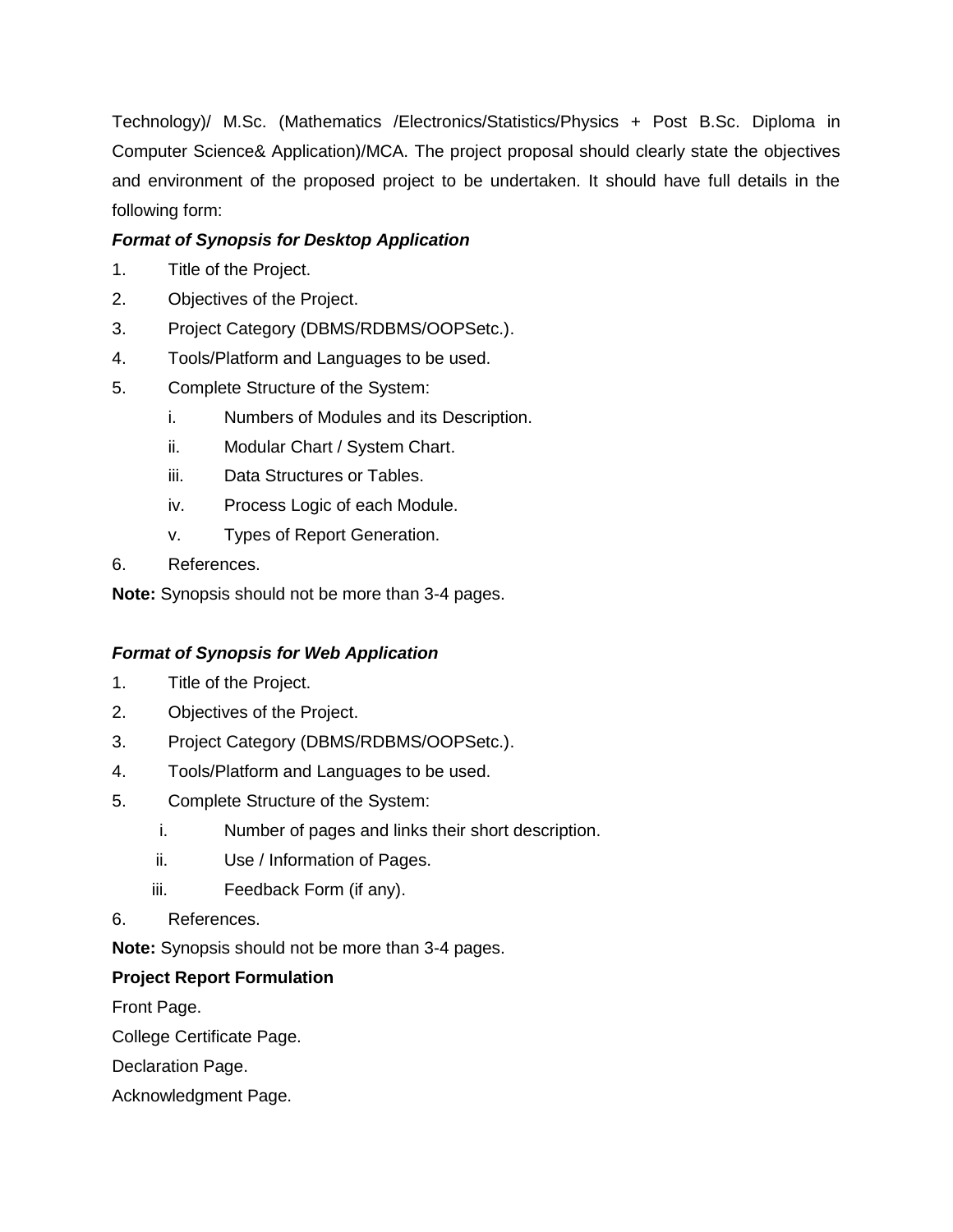Project Profile.

Index or Content Page.

i. \*Contents —

Appendices

- i. List Figures, Tables& Charts.
- ii. Approved copy of Synopsis.

#### **Glossary**

#### **\* Contents.**

- i. Introduction.
- ii. Objectives.
- iii. Preliminary System Analysis.
	- Preliminary Investigation.
	- Present System in Use.
	- Flaws in Present System.
	- Need of New System.
	- Feasibility Study.
	- Project Category.
- iv. Software Engineering Paradigm Applied
	- Modules
	- System / Modular Chart.
- v. Software & Hardware Requirement Specification.
- vi. Detailed System Analysis.
	- Data Flow Diagram.
	- Numbers of Modules and Process Logic.
	- Data Structures and Tables.
	- Entity-Relationship Diagram.
- vii. System Design.
	- Form Design.
	- Source Code.
	- Input screen & Output Screen.
- viii. Testing &Validation Checks.
- ix. System Security Measures.
- x. Implementation, Evaluation and Maintenance.
- xi. Future Scope of the project.
- xii. Suggestion & Conclusion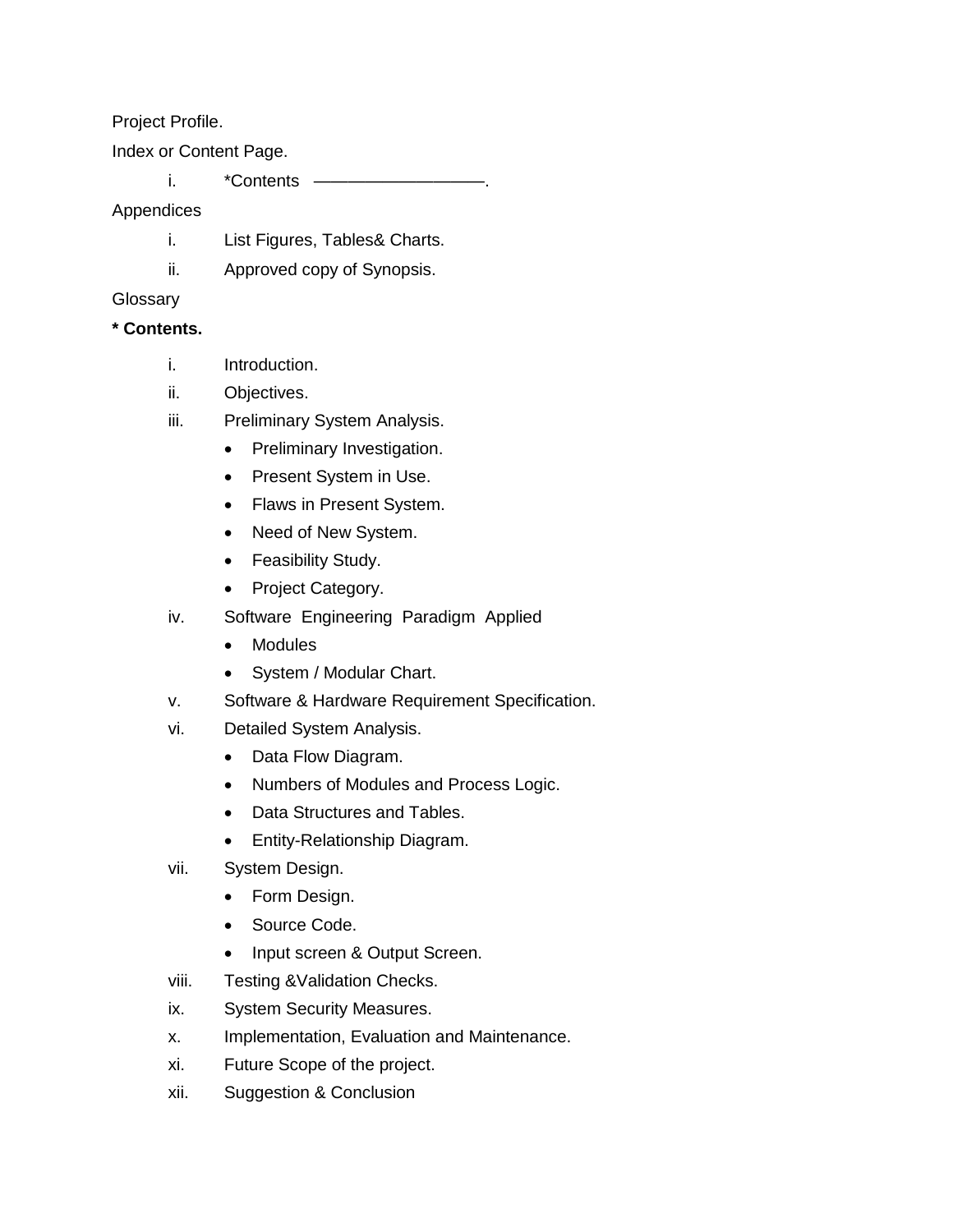xiii. Bibliography& References.

#### **Note :-**

- i. A Student is expected to complete the Assignments based on Syllabus of Practical subjects and submit the same in the form of a files (assignment Record) at the end of Academic Session for the evaluation purpose.
- ii. A student should submit internal assessment of each theory paper prescribed by the subject teacher.
- iii. A Student is expected to deliver a seminar on any course curricular subject / latest trends in IT relevant subject per semester for internal assessment.

|   | <b>Total Marks</b>                           | 100 |
|---|----------------------------------------------|-----|
|   | Viva voce (Internal)                         | 20  |
|   | Viva voce (External)                         | 40  |
|   | <b>Report &amp; Documentation</b>            | 40  |
| # | <b>Classification Of Marks on Project :-</b> |     |

The marks of Project shall be notified as a whole out of 100 in Foil/C-Foil.

### **(B)Practical and Classification of Marks on Practical**

- 1. Practical exam shall be of 4 hours duration.
- 2. The Practical Record of every student shall carry a certificate as shown below, dulysigned by the teacher-in-charge and the Head of the Department.
- 3. If the student fails to submit his / her certified Practical Record duly signed by theTeacher-In-Charge and the Head of the Department, he / she shall not be allowed toappear for the Practical Examination and no Marks shall be allotted to the student.
- 4. After Viva-Voce and evaluation of practical records of a student by the Internal & External Examiner, both examiners should sign on the certificate of practical records.
- 5. The certificate template shall be as follows: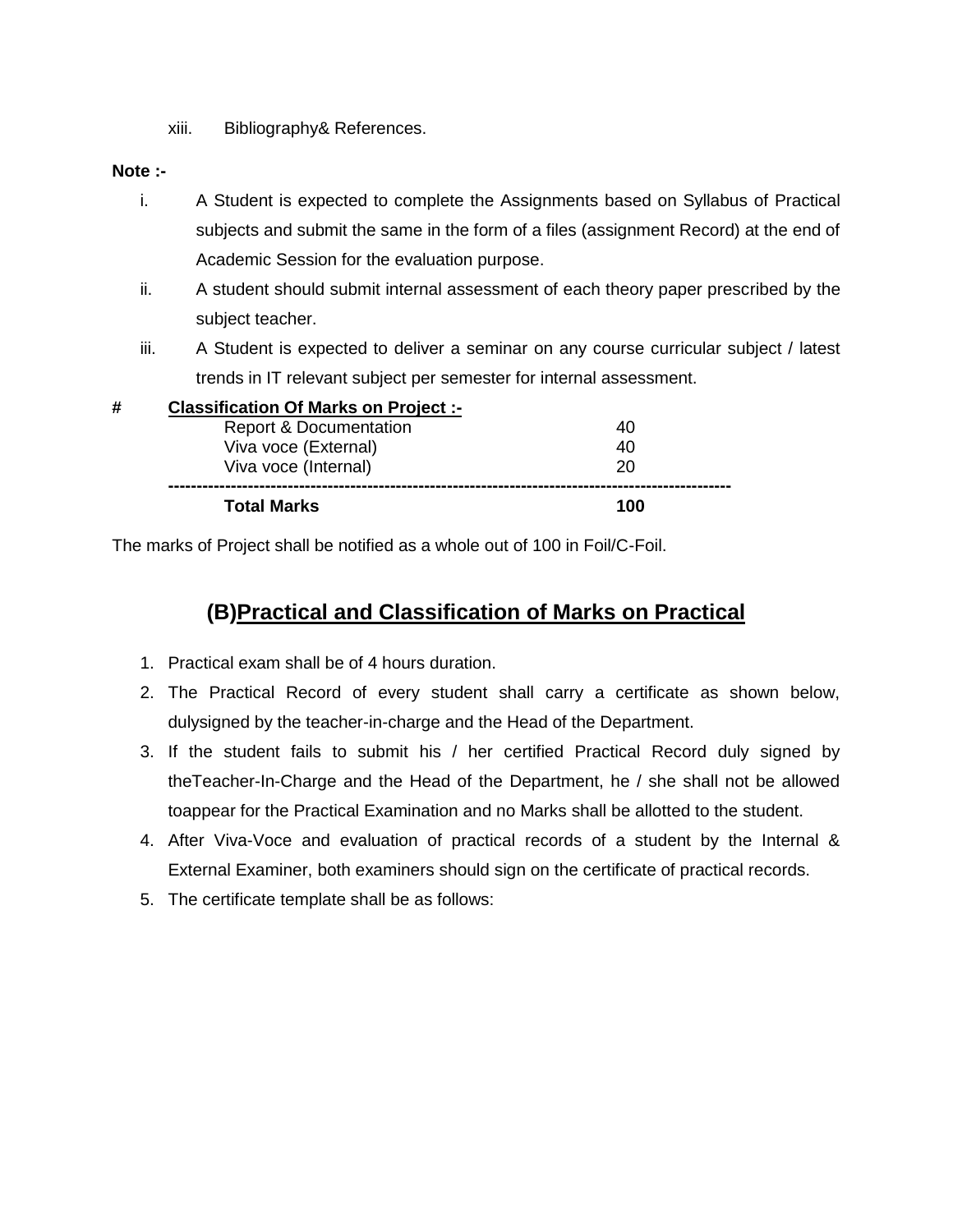**Name of the college / Institution Name of the Department:** 

# **CERTIFICATE**

|                                                                                | of class MCM Part __________ Semester ________ has satisfactorily completedthe practical |                    |  |  |  |  |
|--------------------------------------------------------------------------------|------------------------------------------------------------------------------------------|--------------------|--|--|--|--|
|                                                                                | experimentsprescribed by RastrashantTukdojiMaharaj Nagpur University for the subject     |                    |  |  |  |  |
|                                                                                | during the academic year ______________________.                                         |                    |  |  |  |  |
| Signature<br>Signature<br><b>Practical In-charge Head of the Department</b>    |                                                                                          |                    |  |  |  |  |
| Signature<br>Signature<br><b>Internal Examiner</b><br><b>External Examiner</b> |                                                                                          |                    |  |  |  |  |
| Date:                                                                          |                                                                                          |                    |  |  |  |  |
| <b>Classification Of Practical Marks :-</b><br>#<br>Practical - I              |                                                                                          |                    |  |  |  |  |
| 1.                                                                             | Writing a Program or Problem                                                             | <b>Marks</b><br>40 |  |  |  |  |
|                                                                                | (Algorithm & Flowchart)                                                                  |                    |  |  |  |  |
| 2.                                                                             | Execute on a computer                                                                    |                    |  |  |  |  |
| 3.                                                                             | <b>Taking Hard Copy</b>                                                                  |                    |  |  |  |  |
| <b>Practical - II</b>                                                          |                                                                                          |                    |  |  |  |  |
| 1.                                                                             | Writing a Program or Problem<br>(Algorithm & Program)                                    | 20                 |  |  |  |  |
| <b>Viva Voce</b>                                                               |                                                                                          | 20                 |  |  |  |  |
| <b>Practical Record</b>                                                        |                                                                                          | 20                 |  |  |  |  |
| <b>Total Marks</b>                                                             |                                                                                          | 100                |  |  |  |  |

The marks of Practical shall be notified as a whole out of 100 in Foil/C-Foil.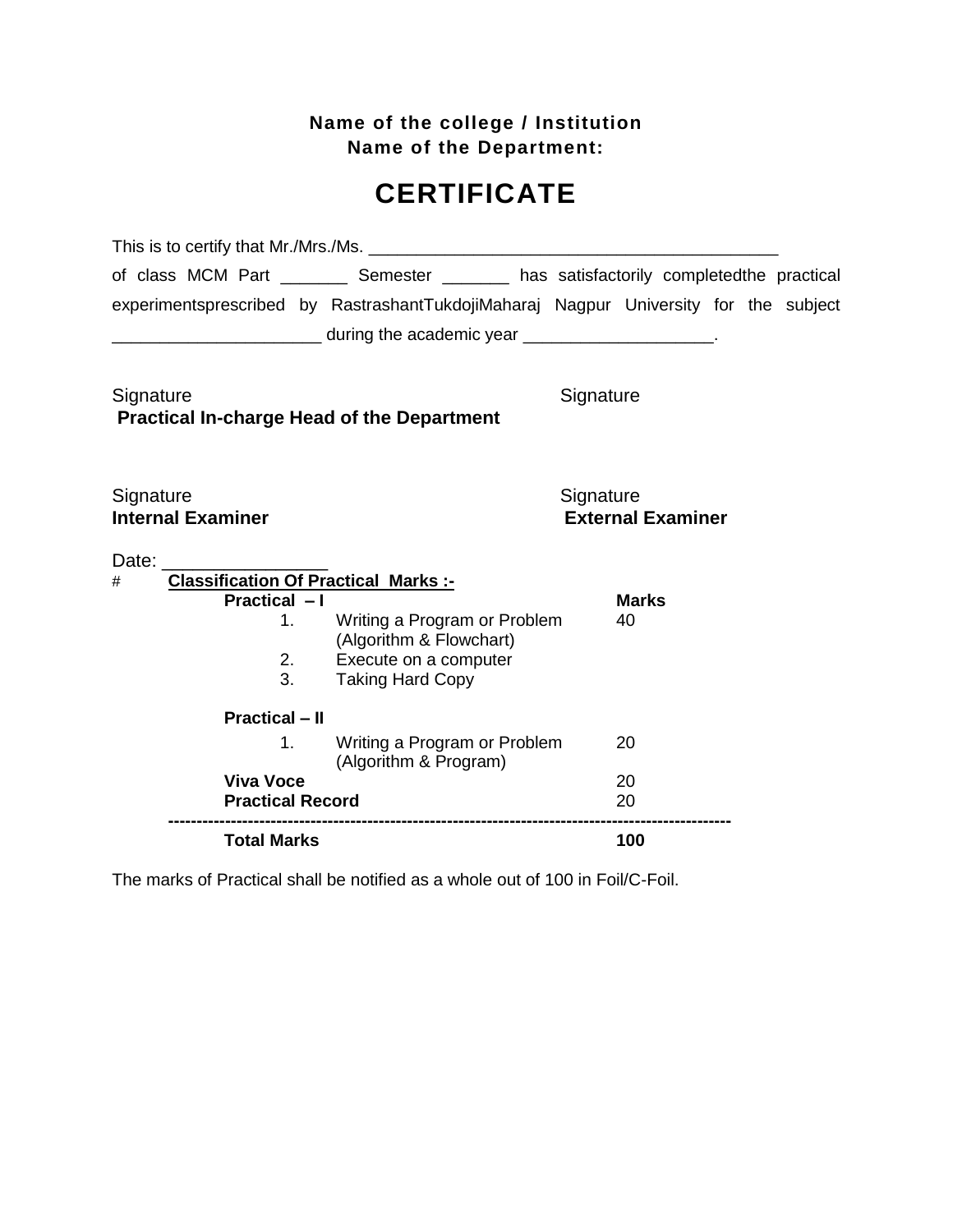## **APPENDIX –C**

### **Absorption Scheme MCM**

It is notified for general information of all concerned that the failure students of **MCM OldCourse (SemesterPattern)** shall be absorbed in the **New Course CBCS Pattern** introduced from the session 2016-2017 Examination with the following scheme.

- 1) The Failure students of **MCM – I (Semester – I & Semester - II) and MCM – II (Semester – III & Semester - IV)** as per Old Course (Semester Pattern) **appeared in Sum 2016** should clear their backlog papers of MCM – I (Semester – I & Semester - II) and MCM – II (Semester – III & Semester - IV) Old Course (Semester Pattern) **till Winter 2017**. If they fail to complete & pass till Winter 2017, then they will have to appear in parallel papers of New Course CBCS Pattern (Choice Based Credit System) as per absorption scheme indicated in Appendix - D.
- 2) The Failure students of **MCM – II (Semester – III)** as per Old Course (Semester Pattern) **appeared in Winter 2016** should clear their backlog papers of MCM – II (Semester - III) Old Course (Semester Pattern) **till Summer 2018**. If they fail to complete & pass till Summer 2018, then they will have to appear in parallel papers of New Course CBCS Pattern (Choice Based Credit System) as per absorption scheme indicated in Appendix -  $\underline{\mathsf{D}}$ .
- 3) The Failure students of **MCM – II (Semester – IV)** as per Old Course (Semester Pattern) **appeared in Summer 2017** should clear their backlog papers of MCM – II (Semester - IV) Old Course (Semester Pattern) **till Winter 2018**. If they fail to complete & pass till Winter 2018, then they will have to appear in parallel papers of New Course CBCS Pattern (Choice Based Credit System) as per absorption scheme indicated in Appendix - D.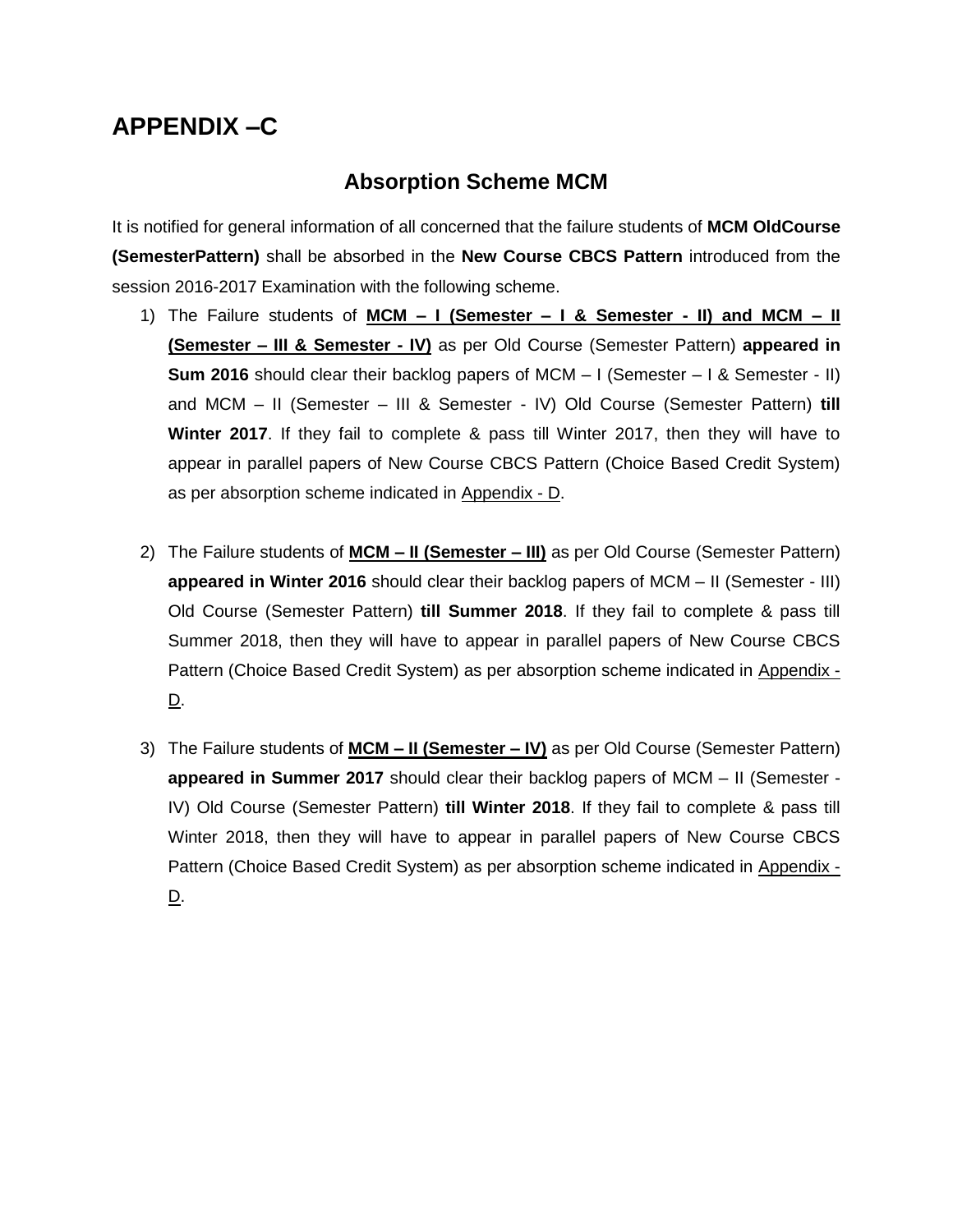## **APPENDIX –D**

## **(A) MCM Part – I (Semester - I)**

## **Old Course (Semester Pattern)New Course CBCS Pattern (Choice Based Credit System)**

| Sr.<br><b>No</b>               | <b>Old Course</b><br>(Semester Pattern)                | М.<br><b>Marks</b> | Sr. No            | <b>New Course CBCS</b><br><b>Pattern (Choice Based</b><br><b>Credit System)</b> | <b>Max</b><br><b>Marks</b> |  |
|--------------------------------|--------------------------------------------------------|--------------------|-------------------|---------------------------------------------------------------------------------|----------------------------|--|
|                                |                                                        |                    | Semester-I        |                                                                                 |                            |  |
| <b>Theory</b><br><b>Theory</b> |                                                        |                    |                   |                                                                                 |                            |  |
|                                | <b>Fundamental of Information</b><br>Technology        | 80                 | 1CMT1             | Fundamental of Information<br>Technology                                        | 80                         |  |
| $\mathbf{II}$                  | Programming in C                                       | 80                 | 1CMT <sub>2</sub> | Programming in C & OOPs<br>Concept                                              | 80                         |  |
| III                            | Introduction to Operating<br><b>Systems</b>            | 80                 | 1CMT3             | Introduction to Operating<br><b>Systems</b>                                     | 80                         |  |
| IV                             | <b>Computerized Accounting</b><br>(Tally)              | 80                 | 1CMT4             | <b>Computerized Accounting</b><br>(Tally ERP 9)                                 | 80                         |  |
| <b>Practical</b>               |                                                        |                    | <b>Practical</b>  |                                                                                 |                            |  |
| $P - I$                        | Practical - I: Programming in<br>C & Operating Systems | 100                | 1CMP5             | <b>Practical - I: Programming</b><br>in C & Operating Systems                   | 100                        |  |
| $P - II$                       | Practical -II : Tally & MS-<br>Office                  | 100                | 1CMP6             | <b>Practical - II: Tally (ERP 9)</b><br>&Ms-Office                              | 100                        |  |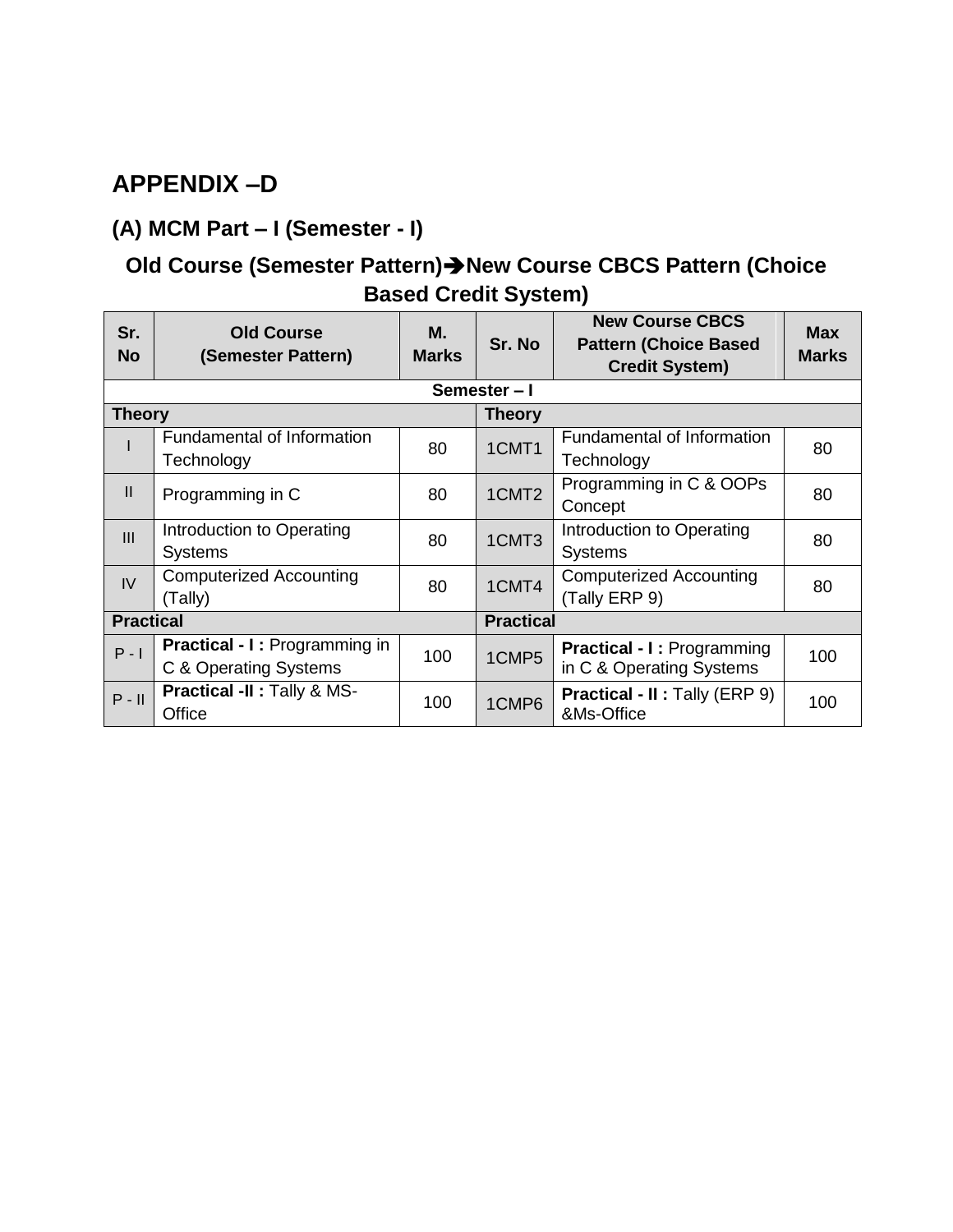## **(B) MCM Part – I (Semester - II)**

## **Old Course (Semester Pattern)New Course CBCS Pattern (Choice Based Credit System)**

| Sr.<br><b>No</b> | <b>Old Course</b><br>(Semester Pattern)                              | М.<br><b>Marks</b> | Sr. No            | <b>New Course CBCS</b><br><b>Pattern (Choice Based</b><br><b>Credit System)</b> | <b>Max</b><br><b>Marks</b> |  |  |  |
|------------------|----------------------------------------------------------------------|--------------------|-------------------|---------------------------------------------------------------------------------|----------------------------|--|--|--|
| Semester - II    |                                                                      |                    |                   |                                                                                 |                            |  |  |  |
| <b>Theory</b>    |                                                                      |                    | <b>Theory</b>     |                                                                                 |                            |  |  |  |
|                  | Management Information<br><b>Systems and Software</b><br>Engineering | 80                 | 2CMT1             | Management Information<br><b>Systems</b>                                        | 80                         |  |  |  |
| $\mathbf{I}$     | Visual Basic Programming                                             | 80                 | 2CMT2             | Core Java                                                                       | 80                         |  |  |  |
| III              | Principles & Techniques of<br>Management                             | 80                 | 2CMT3             | <b>Quantity Techniques &amp;</b><br><b>Operation Research</b>                   | 80                         |  |  |  |
| IV               | E-Commerce and Web<br>Designing                                      | 80                 | 2CMT4             | E-Commerce and Web<br>Designing                                                 | 80                         |  |  |  |
| <b>Practical</b> |                                                                      |                    | <b>Practical</b>  |                                                                                 |                            |  |  |  |
| $P - I$          | <b>Practical-I: Visual Basic</b>                                     | 100                | 2CMP <sub>5</sub> | <b>Practical-I: Core Java</b>                                                   | 100                        |  |  |  |
| $P - II$         | Practical-II: HTML,<br><b>JavaScript</b>                             | 100                | 2CMP6             | <b>Practical-II: HTML,</b><br><b>JavaScript</b>                                 | 100                        |  |  |  |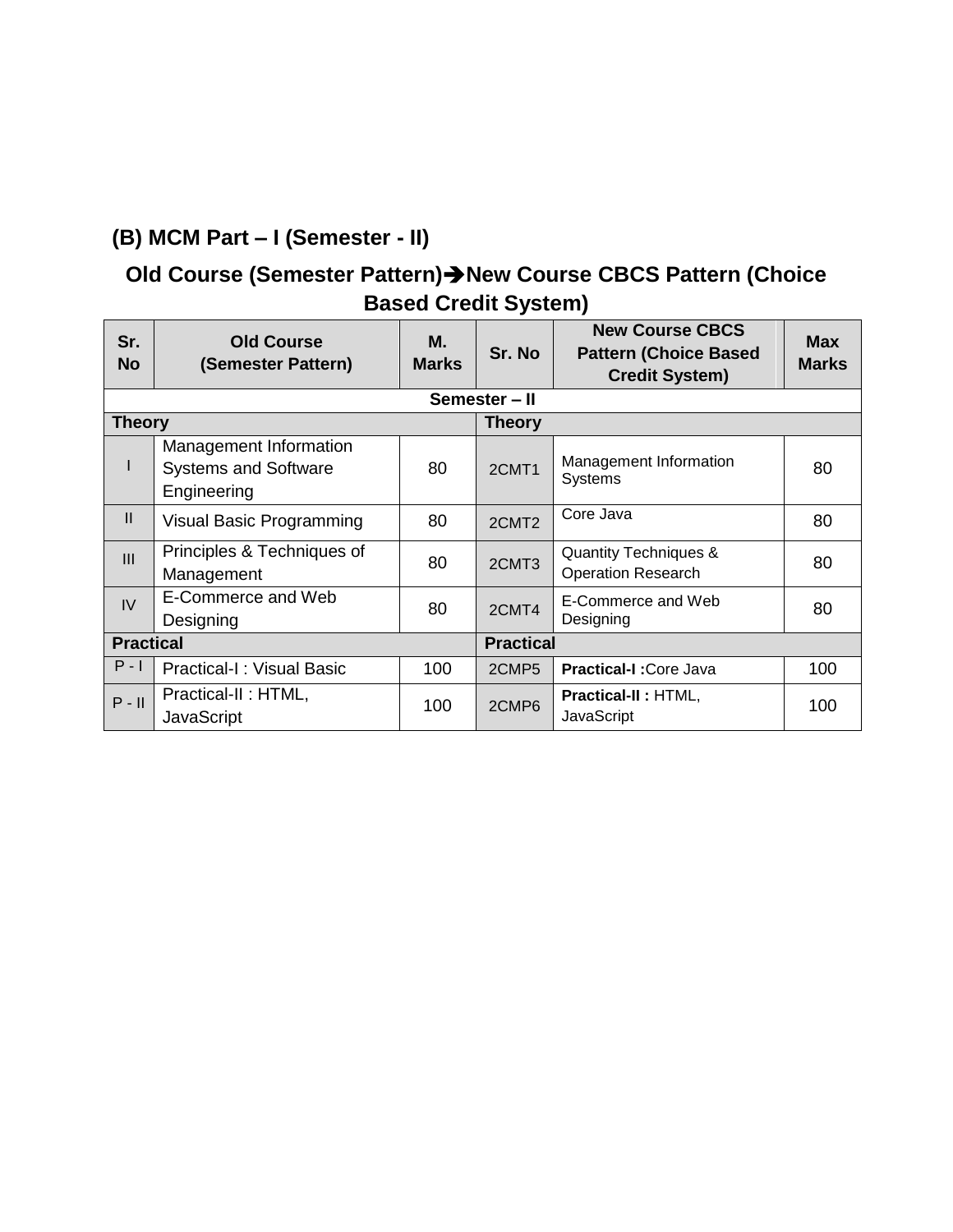## **(C) MCM Part – II (Semester - III)**

### **Old Course (Semester Pattern)New Course Pattern (Choice Based Credit System)**

| Sr.<br><b>No</b> | <b>Old Course</b><br>(Semester Pattern)                            | М.<br><b>Marks</b> | Sr. No            | <b>New Course Pattern</b><br><b>(Choice Based Credit</b><br>System) | <b>Max</b><br><b>Marks</b> |  |  |  |  |
|------------------|--------------------------------------------------------------------|--------------------|-------------------|---------------------------------------------------------------------|----------------------------|--|--|--|--|
| Semester - III   |                                                                    |                    |                   |                                                                     |                            |  |  |  |  |
| <b>Theory</b>    |                                                                    |                    | <b>Theory</b>     |                                                                     |                            |  |  |  |  |
|                  | Quantitative Techniques &<br>0R                                    | 80                 | 3CMT1             | Advance Database<br><b>Management System</b>                        | 80                         |  |  |  |  |
| $\mathbf{II}$    | Core Java                                                          | 80                 | 3CMT <sub>2</sub> | Principles & Techniques of<br>Management                            | 80                         |  |  |  |  |
| III              | <b>DBMS</b> and oracle                                             | 80                 | 3CMT <sub>3</sub> | <b>Electives:</b><br>(i) PHP & MySQL<br>(ii) VB.Net<br>(iii) C#.Net | 80                         |  |  |  |  |
| IV               | Research Methodology &<br>Software Product & Project<br>Management | 80                 | 3CMT4             | <b>Compulsory Foundation</b><br>(i) Research Methodology            | 80                         |  |  |  |  |
| <b>Practical</b> |                                                                    |                    | <b>Practical</b>  |                                                                     |                            |  |  |  |  |
| $P - I$          | Practical-I : Core Java                                            | 100                | 3CMP <sub>5</sub> | Practical- I:SQL & PL/SQL                                           | 100                        |  |  |  |  |
| $P - II$         | Practical-II: Oracle                                               | 100                | 3CMP6             | <b>Practical-II: Electives</b>                                      | 100                        |  |  |  |  |